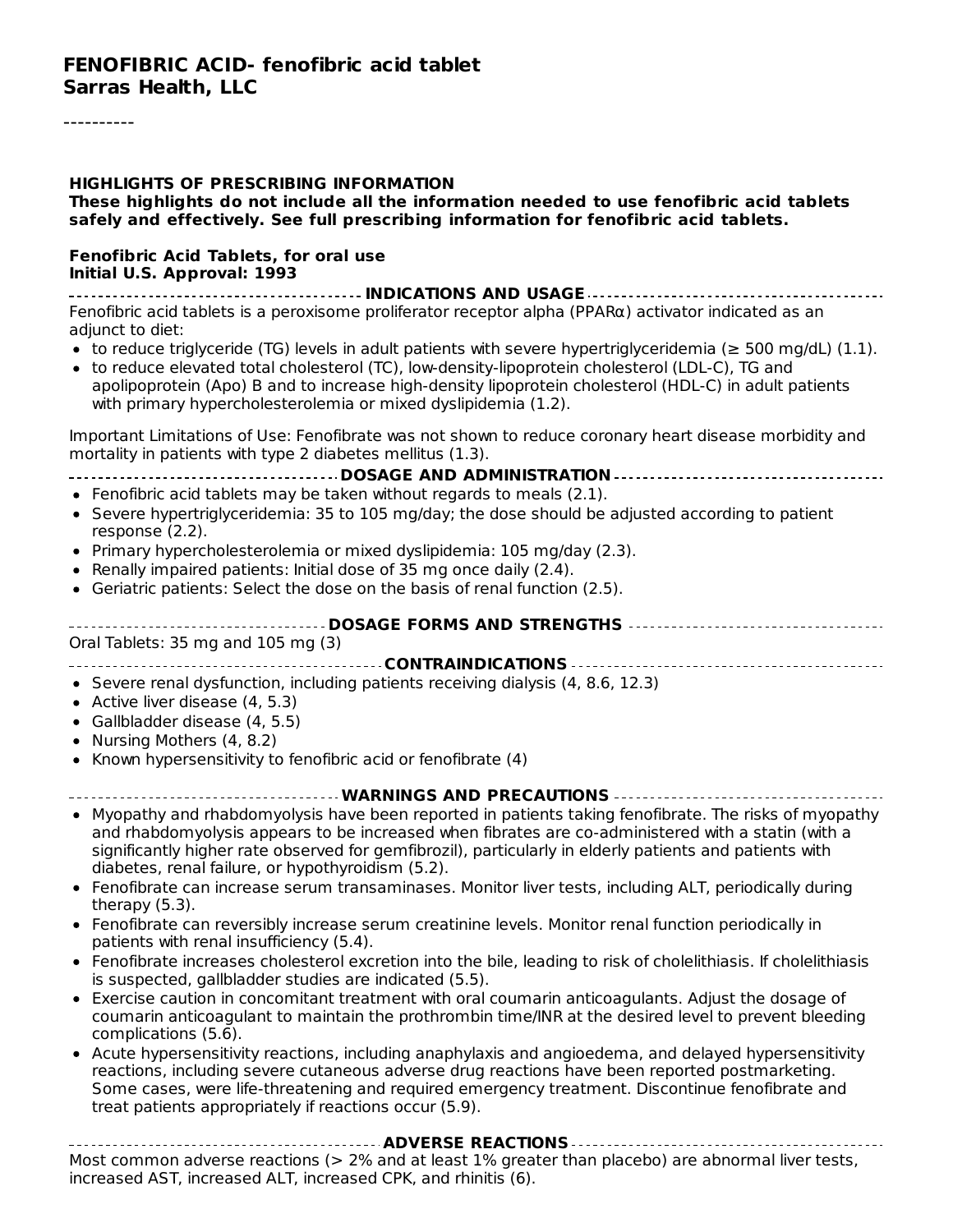#### **To report SUSPECTED ADVERSE REACTIONS, contact Sarras Health at 1-888-570-5004 or FDA at 1-800-FDA-1088 or www.fda.gov/medwatch.**

#### **DRUG INTERACTIONS**

- Coumarin Anticoagulants (7.1)
- Bile-Acid Binding Resins (7.2)
- Immunosuppressants (7.3)
- Colchicine (7.4)
- **USE IN SPECIFIC POPULATIONS**
- Geriatric Use: Determine dose selection based on renal function (8.5).
- Renal Impairment: Avoid in patients with severe renal impairment; dose reduction required in patients with mild-to-moderate renal impairment (8.6).

#### **See 17 for PATIENT COUNSELING INFORMATION.**

increased AST, increased ALT, increased CPK, and rhinitis (6).

#### **Revised: 12/2020**

#### **FULL PRESCRIBING INFORMATION: CONTENTS\* 1 INDICATIONS AND USAGE**

- 1.1 Severe Hypertriglyceridemia
- 1.2 Primary Hypercholesterolemia or Mixed Dyslipidemia
- 1.3 Important Limitations of Use

#### **2 DOSAGE AND ADMINISTRATION**

- 2.1 General Considerations
- 2.2 Severe Hypertriglyceridemia
- 2.3 Primary Hypercholesterolemia or Mixed Dyslipidemia
- 2.4 Impaired Renal Function
- 2.5 Geriatric Patients

#### **3 DOSAGE FORMS AND STRENGTHS**

#### **4 CONTRAINDICATIONS**

#### **5 WARNINGS AND PRECAUTIONS**

- 5.1 Mortality and Coronary Heart Disease Morbidity
- 5.2 Skeletal Muscle
- 5.3 Liver Function
- 5.4 Serum Creatinine
- 5.5 Cholelithiasis
- 5.6 Coumarin Anticoagulants
- 5.7 Pancreatitis
- 5.8 Hematological Changes
- 5.9 Hypersensitivity Reactions
- 5.10 Venothromboembolic Disease
- 5.11 Paradoxical Decreases in HDL Cholesterol Levels

#### **6 ADVERSE REACTIONS**

- 6.1 Clinical Trials Experience
- 6.2 Postmarketing Experience

#### **7 DRUG INTERACTIONS**

- 7.1 Coumarin Anticoagulants
- 7.2 Bile-Acid Binding Resins
- 7.3 Immunosuppressants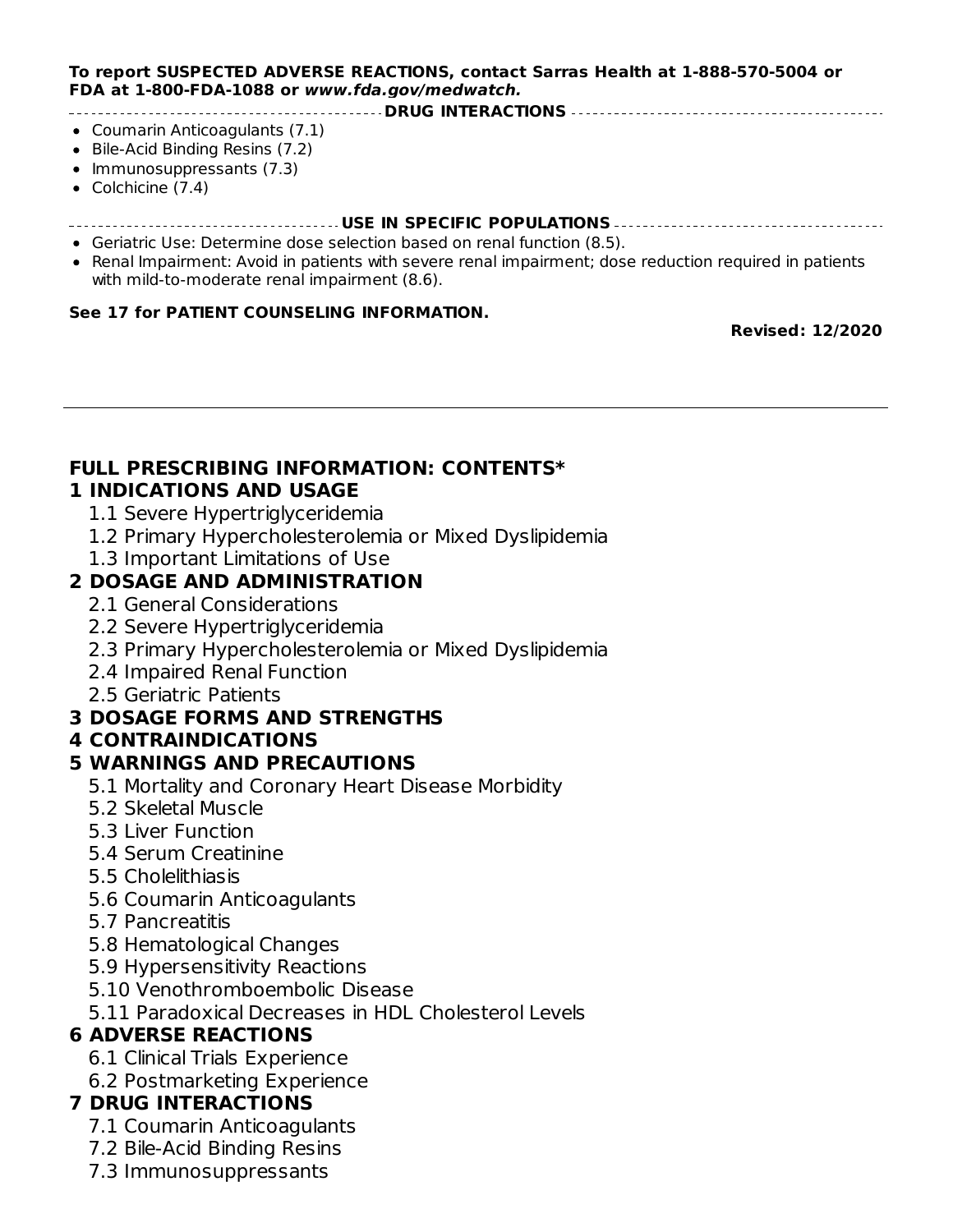7.4 Colchicine

#### **8 USE IN SPECIFIC POPULATIONS**

- 8.1 Pregnancy
- 8.2 Lactation
- 8.4 Pediatric Use
- 8.5 Geriatric Use
- 8.6 Renal Impairment
- 8.7 Hepatic Impairment

#### **10 OVERDOSAGE**

#### **11 DESCRIPTION**

#### **12 CLINICAL PHARMACOLOGY**

12.1 Mechanism of Action

- 12.2 Pharmacodynamics
- 12.3 Pharmacokinetics

#### **13 NONCLINICAL TOXICOLOGY**

13.1 Carcinogenesis, Mutagenesis, Impairment of Fertility

#### **14 CLINICAL STUDIES**

14.1 Severe Hypertriglyceridemia

14.2 Primary Hypercholesterolemia (Heterozygous Familial and Nonfamilial) and Mixed Dyslipidemia

#### **16 HOW SUPPLIED/STORAGE AND HANDLING**

#### **17 PATIENT COUNSELING INFORMATION**

\* Sections or subsections omitted from the full prescribing information are not listed.

#### **FULL PRESCRIBING INFORMATION**

#### **1 INDICATIONS AND USAGE**

#### **1.1 Severe Hypertriglyceridemia**

Fenofibric acid tablets are indicated as adjunctive therapy to diet for treatment of severe hypertriglyceridemia (≥ 500 mg/dL). Improving glycemic control in diabetic patients showing fasting chylomicronemia will usually obviate the need for pharmacologic intervention.

Markedly elevated levels of serum triglycerides > 2000 mg/dL may increase the risk of developing pancreatitis. The effect of fenofibrate therapy on reducing this risk has not been adequately studied.

#### **1.2 Primary Hypercholesterolemia or Mixed Dyslipidemia**

Fenofibric acid tablets are indicated as adjunctive therapy to diet to reduce elevated lowdensity lipoprotein cholesterol (LDL-C), total cholesterol (Total-C), triglycerides (TG), and apolipoprotein B (Apo B), and to increase high-density lipoprotein cholesterol (HDL-C) in patients with primary hypercholesterolemia or mixed dyslipidemia.

#### **1.3 Important Limitations of Use**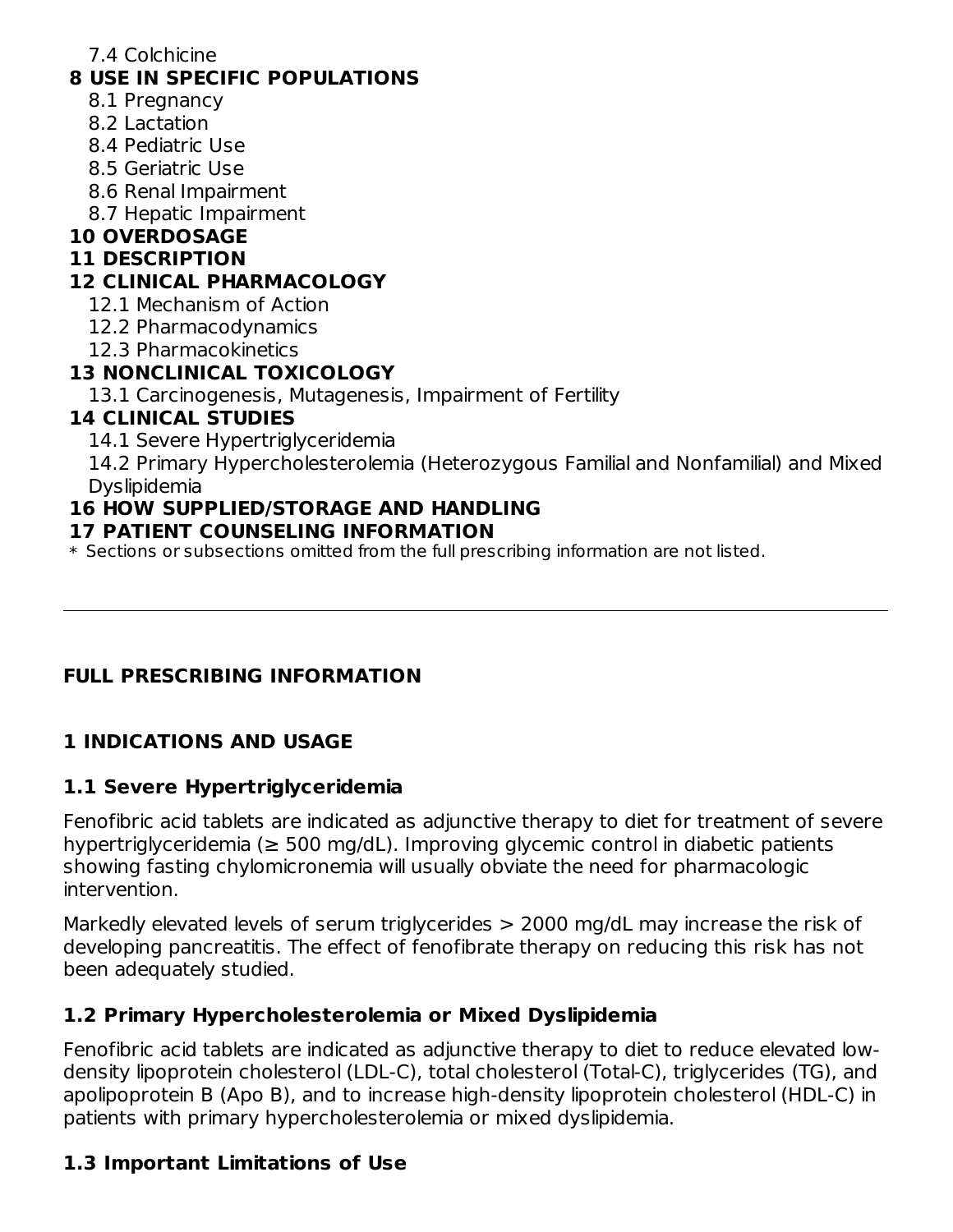Fenofibrate at a dose equivalent to 105 mg of fenofibric acid tablets was not shown to reduce coronary heart disease morbidity and mortality in patients with type 2 diabetes mellitus [see Warnings and Precautions (5.1)].

## **2 DOSAGE AND ADMINISTRATION**

### **2.1 General Considerations**

Fenofibric acid tablets can be given without regard to meals. Patients should be advised to swallow fenofibric acid tablets whole. Do not crush, dissolve or chew tablets.

Patients should be placed on an appropriate lipid-lowering diet before receiving fenofibric acid tablets and should continue this diet during treatment with fenofibric acid.

The initial treatment for dyslipidemia is dietary therapy specific for the type of lipoprotein abnormality. Excess body weight and excess alcoholic intake may be important factors in hypertriglyceridemia and should be addressed prior to any drug therapy. Physical exercise can be an important ancillary measure.

Diseases contributory to hyperlipidemia, such as hypothyroidism or diabetes mellitus should be looked for and adequately treated. Estrogen therapy, thiazide diuretics and beta-blockers, are sometimes associated with massive rises in plasma triglycerides, especially in subjects with familial hypertriglyceridemia. In such cases, discontinuation of the specific etiologic agent may obviate the need for specific drug therapy of hypertriglyceridemia.

Periodic determination of serum lipids should be obtained during initial therapy in order to establish the lowest effective dose of fenofibric acid tablets. Therapy should be withdrawn in patients who do not have an adequate response after two months of treatment with the maximum recommended dose of 105 mg per day.

Consideration should be given to reducing the dosage of fenofibric acid tablets if lipid levels fall significantly below the targeted range.

### **2.2 Severe Hypertriglyceridemia**

The initial dose is 35 to 105 mg per day. Dosage should be individualized according to patient response, and should be adjusted if necessary following repeat lipid determinations at 4 to 8 week intervals. The maximum dose is 105 mg once daily.

### **2.3 Primary Hypercholesterolemia or Mixed Dyslipidemia**

The dose of fenofibric acid tablets is 105 mg per day.

## **2.4 Impaired Renal Function**

In patients with mild-to-moderate renal impairment, treatment with fenofibric acid tablets should be initiated at a dose of 35 mg once daily, and increased only after evaluation of the effects on renal function and lipid levels at this dose. The use of fenofibric acid tablets should be avoided in patients with severe renal impairment [see Use in Specific Populations (8.6) and Clinical Pharmacology (12.3)].

### **2.5 Geriatric Patients**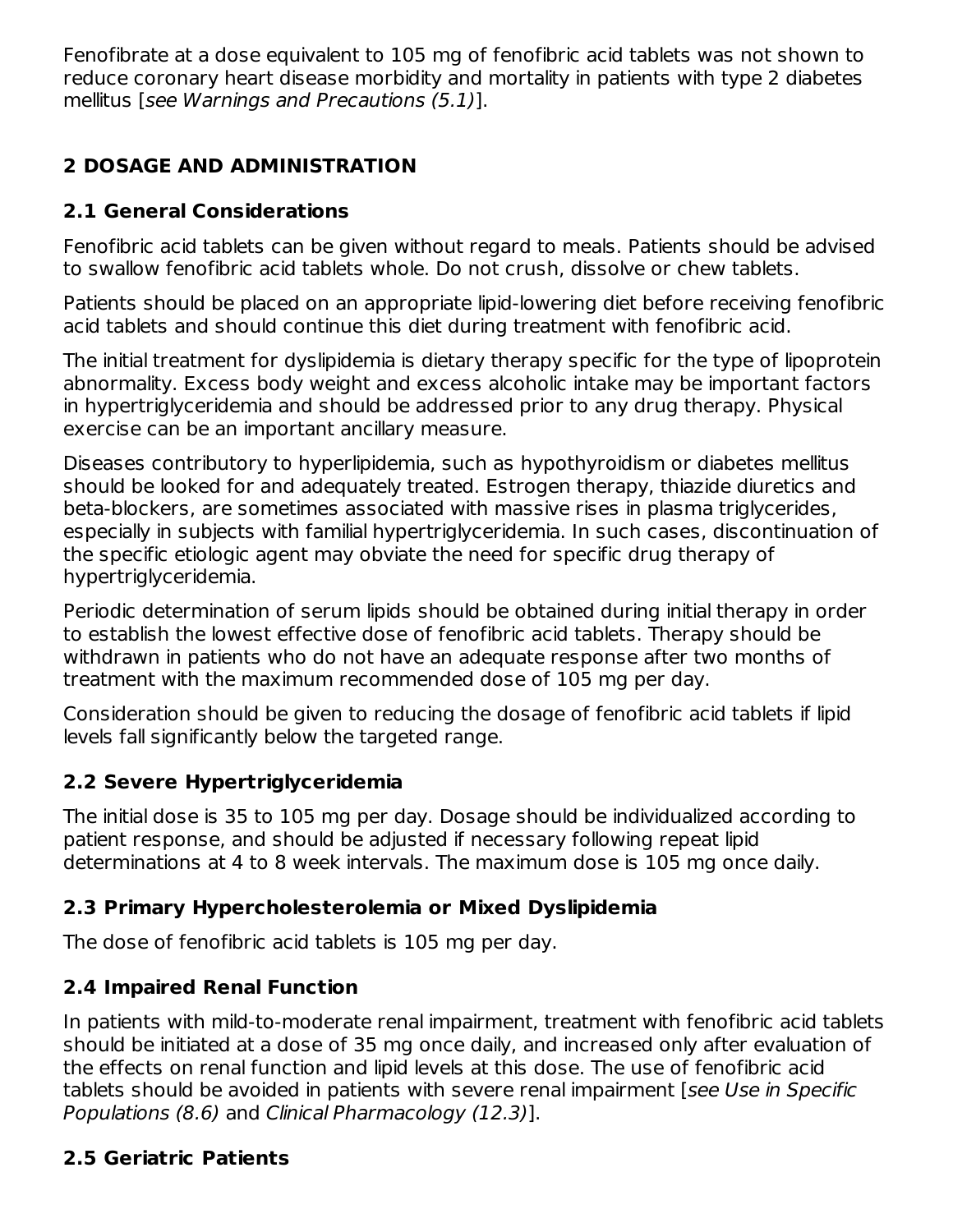Dose selection for the elderly should be made on the basis of renal function [see Use in Specific Populations (8.5) and Clinical Pharmacology (12.3)].

#### **3 DOSAGE FORMS AND STRENGTHS**

- 35-mg: White, round tablets. Debossed "AR 787".
- 105-mg: White, modified oval tablets. Debossed "AR 788".

### **4 CONTRAINDICATIONS**

Fenofibric acid tablets are contraindicated in:

- patients with severe renal impairment, including those receiving dialysis [see Clinical Pharmacology (12.3)].
- patients with active liver disease, including those with primary biliary cirrhosis and unexplained persistent liver function abnormalities [see Warnings and Precautions (5.3)].
- patients with preexisting gallbladder disease [see Warnings and Precautions (5.5)].
- patients with known hypersensitivity to fenofibric acid or fenofibrate [see Warnings] and Precautions (5.9)].
- nursing mothers [see Use in Specific Populations (8.2)].

## **5 WARNINGS AND PRECAUTIONS**

#### **5.1 Mortality and Coronary Heart Disease Morbidity**

The effect of fenofibric acid tablets on coronary heart disease morbidity and mortality and non-cardiovascular mortality has not been established.

The Action to Control Cardiovascular Risk in Diabetes Lipid (ACCORD Lipid) trial was a randomized placebo-controlled study of 5518 patients with type 2 diabetes mellitus on background statin therapy treated with fenofibrate. The mean duration of follow-up was 4.7 years. Fenofibrate plus statin combination therapy showed a non-significant 8% relative risk reduction in the primary outcome of major adverse cardiovascular events (MACE), a composite of non-fatal myocardial infarction, non-fatal stroke, and cardiovascular disease death (hazard ratio [HR] 0.92, 95% CI 0.79–1.08) (p=0.32) as compared to statin monotherapy. In a gender subgroup analysis, the hazard ratio for MACE in men receiving combination therapy versus statin monotherapy was 0.82 (95% CI 0.69–0.99), and the hazard ratio for MACE in women receiving combination therapy versus statin monotherapy was 1.38 (95% CI 0.98–1.94) (interaction p=0.01). The clinical significance of this subgroup finding is unclear.

The Fenofibrate Intervention and Event Lowering in Diabetes (FIELD) study was a 5 year randomized, placebo-controlled study of 9795 patients with type 2 diabetes mellitus treated with fenofibrate. Fenofibrate demonstrated a non-significant 11% relative reduction in the primary outcome of coronary heart disease events (hazard ratio [HR] 0.89, 95% CI 0.75-1.05,  $p=0.16$ ) and a significant 11% reduction in the secondary outcome of total cardiovascular disease events (HR 0.89 [0.80–0.99], p=0.04). There was a non-significant 11% (HR 1.11 [0.95, 1.29], p=0.18) and 19% (HR 1.19 [0.90, 1.57], p=0.22) increase in total and coronary heart disease mortality, respectively, with fenofibrate as compared to placebo.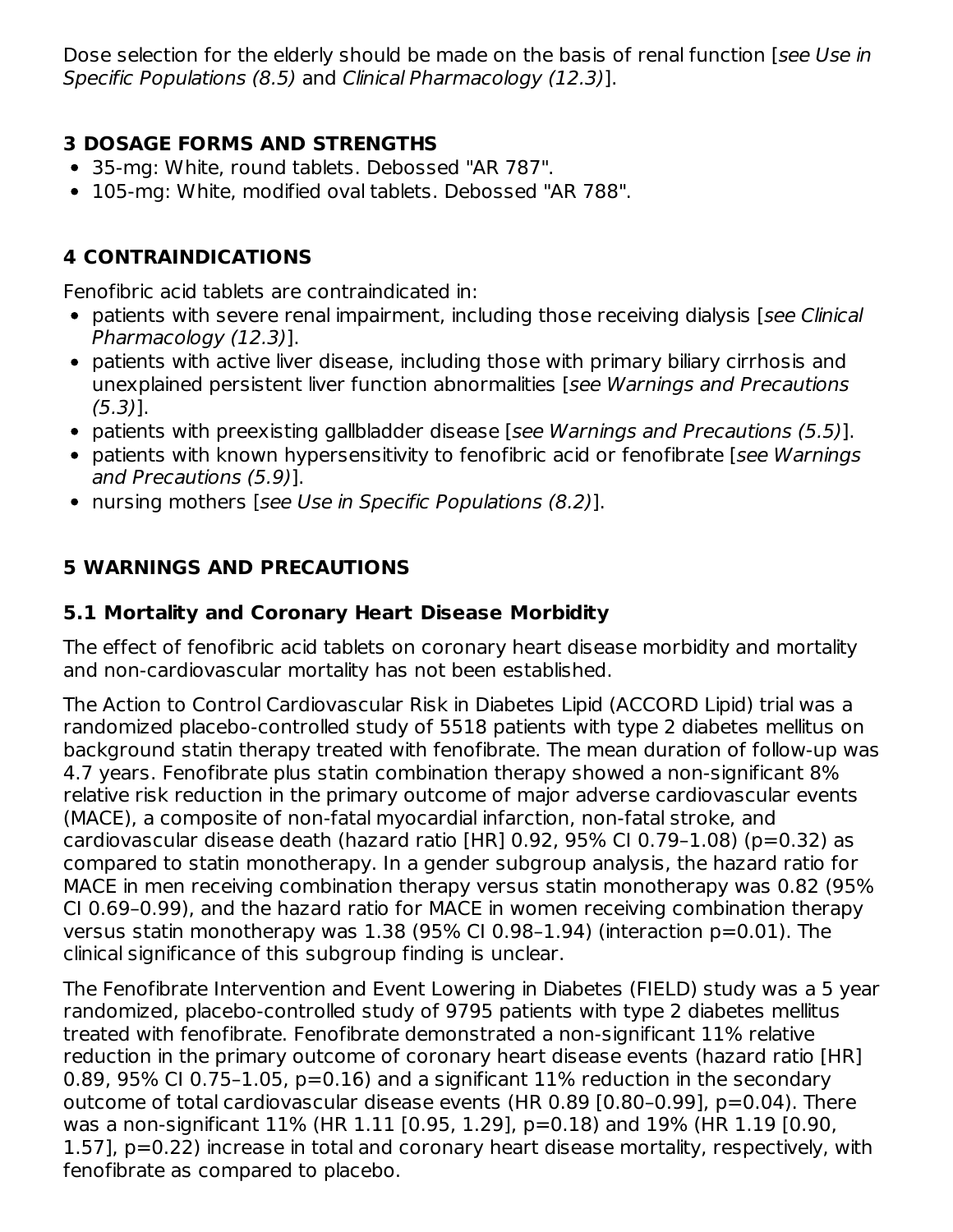Because of chemical, pharmacological, and clinical similarities between fenofibrate, clofibrate, and gemfibrozil, the adverse findings in 4 large randomized, placebocontrolled clinical studies with these other fibrate drugs may also apply to fenofibric acid.

In the Coronary Drug Project, a large study of post myocardial infarction of patients treated for 5 years with clofibrate, there was no difference in mortality seen between the clofibrate group and the placebo group. There was however, a difference in the rate of cholelithiasis and cholecystitis requiring surgery between the two groups (3.0% vs. 1.8%).

In a study conducted by the World Health Organization (WHO), 5000 subjects without known coronary artery disease were treated with placebo or clofibrate for 5 years and followed for an additional one year. There was a statistically significant, higher age – adjusted all-cause mortality in the clofibrate group compared with the placebo group (5.70% vs. 3.96%, p<0.01). Excess mortality was due to a 33% increase in noncardiovascular causes, including malignancy, post-cholecystectomy complications, and pancreatitis. This appeared to confirm the higher risk of gallbladder disease seen in clofibrate-treated patients studied in the Coronary Drug Project.

The Helsinki Heart Study was a large (n=4081) study of middle-aged men without a history of coronary artery disease. Subjects received either placebo or gemfibrozil for 5 years, with a 3.5 year open extension afterward. Total mortality was numerically higher in the gemfibrozil randomization group but did not achieve statistical significance  $(p=0.19, 95\%$  confidence interval for relative risk = 0.91-1.64). Although cancer deaths trended higher in the gemfibrozil group (p=0.11), cancers (excluding basal cell carcinoma) were diagnosed with equal frequency in both study groups. Due to the limited size of the study, the relative risk of death from any cause was not shown to be different than that seen in the 9 year follow-up data from World Health Organization study (relative risk=1.29).

A secondary prevention component of the Helsinki Heart Study enrolled middle-aged men excluded from the primary prevention study because of known or suspected coronary heart disease. Subjects received gemfibrozil or placebo for 5 years. Although cardiac deaths trended higher in the gemfibrozil group, this was not statistically significant (HR 2.2, 95% confidence interval: 0.94–5.05).

#### **5.2 Skeletal Muscle**

Fibrates increase the risk for myopathy and have been associated with rhabdomyolysis. The risk for serious muscle toxicity appears to be increased in elderly patients and in patients with diabetes, renal failure, or hypothyroidism.

Data from observational studies suggest that the risk for rhabdomyolysis is increased when fibrates, in particular gemfibrozil, are co-administered with an HMG-CoA reductase inhibitor (statin). The combination should be avoided unless the benefit of further alterations in lipid levels is likely to outweigh the increased risk of this drug combination [see Clinical Pharmacology (12.3)].

Myopathy should be considered in any patient with diffuse myalgias, muscle tenderness or weakness, and/or marked elevations of creatine phosphokinase levels.

Patients should be advised to report promptly unexplained muscle pain, tenderness or weakness, particularly if accompanied by malaise or fever. CPK levels should be assessed in patients reporting these symptoms, and fenofibric acid tablets therapy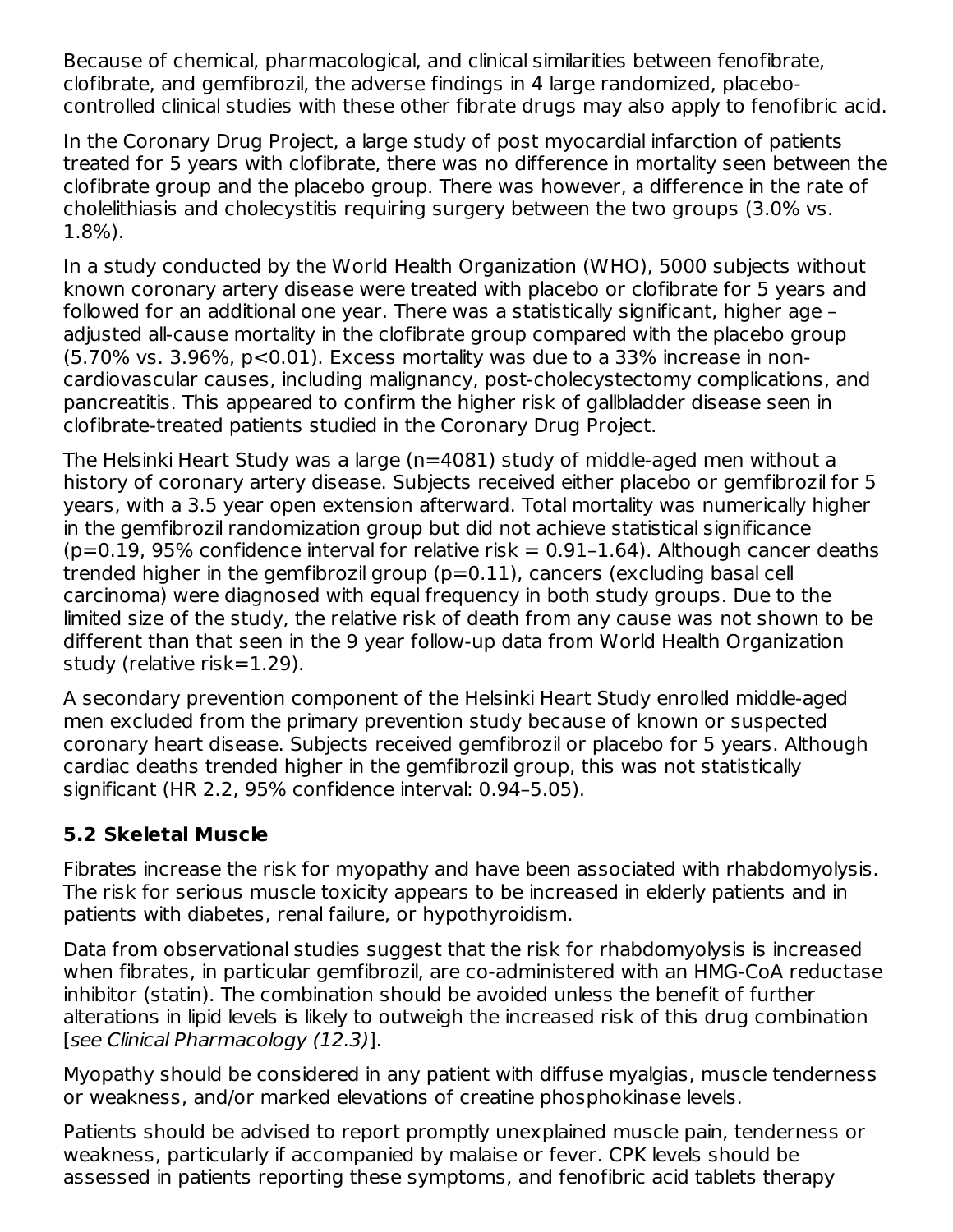should be discontinued if markedly elevated CPK levels occur or myopathy/myositis is suspected or diagnosed.

Cases of myopathy, including rhabdomyolysis, have been reported with fenofibrates coadministered with colchicine, and caution should be exercised when prescribing fenofibrate with colchicine [see Drug Interactions (7.4)].

#### **5.3 Liver Function**

Fenofibrate (administered over a range of doses with the higher dose equivalent to 105 mg fenofibric acid) has been associated with increases in serum transaminases [AST (SGOT) or ALT (SGPT)].

In a pooled analysis of 10 placebo-controlled trials, increases to  $>$  3 times the upper limit of normal of ALT occurred in 5.3% of patients taking fenofibrate versus 1.1% of patients treated with placebo.

When transaminase determinations were followed either after discontinuation of treatment or during continued treatment, a return to normal limits was usually observed. The incidence of increases in transaminases observed with fenofibrate therapy appear to be dose related. In an 8-week dose-ranging study, the incidence of ALT or AST elevations to at least three times the upper limit of normal was 13% in patients receiving dosages equivalent to 35 mg to 105 mg fenofibric acid tablets per day and was 0% in those receiving dosages equivalent to 35 mg or less fenofibric acid tablets per day, or placebo.

Hepatocellular, chronic active and cholestatic hepatitis associated with fenofibrate therapy have been reported after exposures of weeks to several years. In extremely rare cases, cirrhosis has been reported in association with chronic active hepatitis.

Baseline and regular, periodic monitoring of liver function, including ALT (SGPT) should be performed for the duration of therapy with fenofibric acid tablets, and therapy discontinued if enzyme levels persist above three times the normal limit.

### **5.4 Serum Creatinine**

Elevations in serum creatinine have been reported in patients on fenofibrate. These elevations tend to return to baseline following discontinuation of fenofibrate. The clinical significance of these observations is unknown. Renal monitoring should be considered for patients with renal impairment and for patients at risk for renal insufficiency, such as the elderly and patients with diabetes.

## **5.5 Cholelithiasis**

Fenofibric acid tablets, like fenofibrate, clofibrate and gemfibrozil, may increase cholesterol excretion into the bile, leading to cholelithiasis. If cholelithiasis is suspected, gallbladder studies are indicated. Fenofibric acid tablets therapy should be discontinued if gallstones are found.

### **5.6 Coumarin Anticoagulants**

Caution should be exercised when coumarin anticoagulants are given in conjunction with fenofibric acid tablets. Fenofibric acid tablets may potentiate the anticoagulant effects of these agents resulting in prolongation of the prothrombin time/International Normalized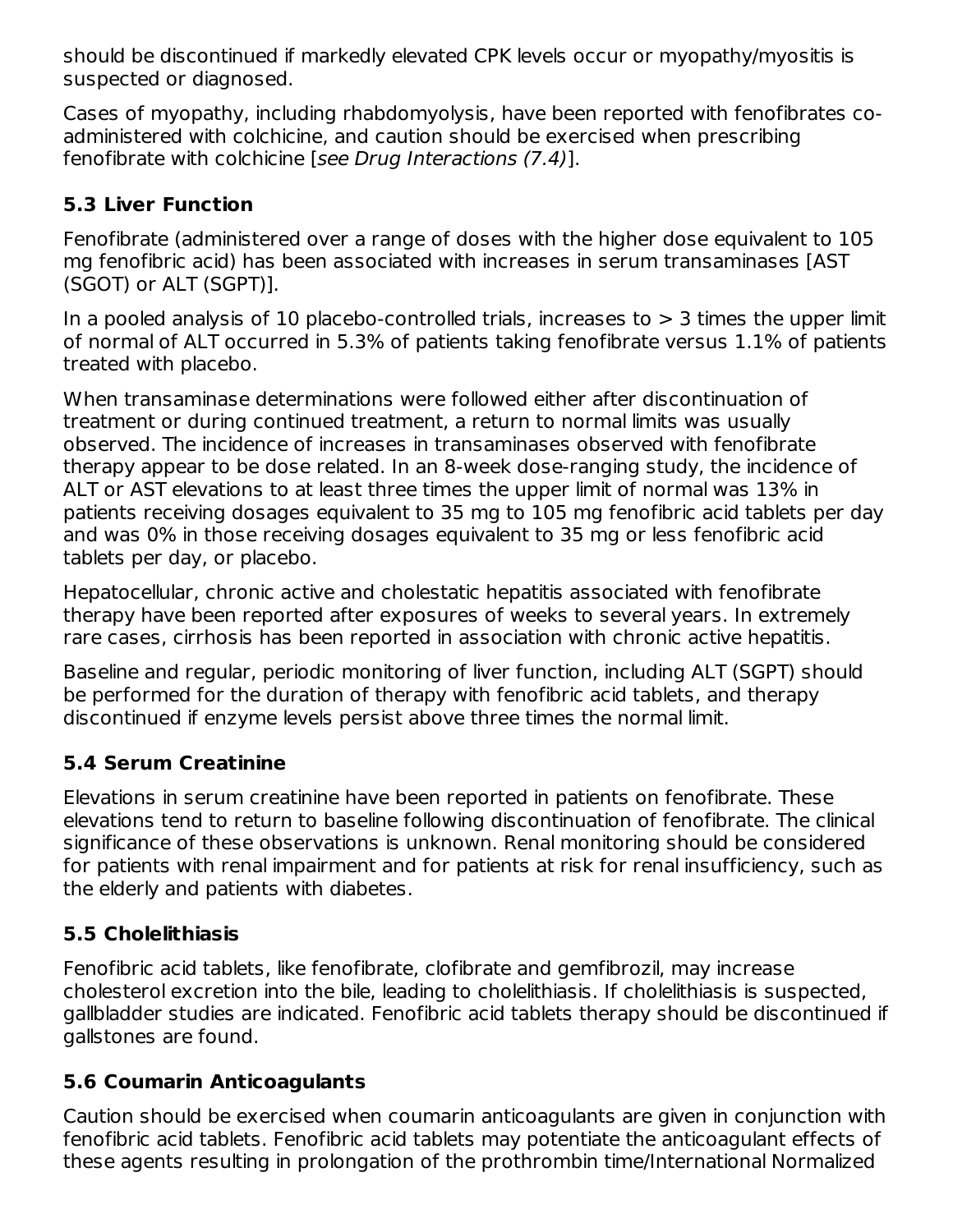Ratio (PT/INR). To prevent bleeding complications, frequent monitoring of PT/INR and dose adjustment of the anticoagulant are recommended until the PT/INR has stabilized [see Drug Interactions (7.1)].

### **5.7 Pancreatitis**

Pancreatitis has been reported in patients taking fenofibrate. This occurrence may represent a failure of efficacy in patients with severe hypertriglyceridemia, a direct drug effect, or a secondary phenomenon mediated through biliary tract stone or sludge formation with obstruction of the common bile duct.

### **5.8 Hematological Changes**

Mild-to-moderate hemoglobin, hematocrit, and white blood cell decreases have been observed in patients following initiation of fenofibrate therapy. However, these levels stabilize during long-term administration. Thrombocytopenia and agranulocytosis have been reported in individuals treated with fenofibrate. Periodic monitoring of red and white blood cell counts is recommended during the first 12 months of fenofibric acid tablets administration.

## **5.9 Hypersensitivity Reactions**

### Acute Hypersensitivity

Anaphylaxis and angioedema have been reported postmarketing with fenofibrate. In some cases, reactions were life-threatening and required emergency treatment. If a patient develops signs or symptoms of an acute hypersensitivity reaction, advise them to seek immediate medical attention and discontinue fenofibrate.

#### Delayed Hypersensitivity

Severe cutaneous adverse drug reactions (SCAR), including Stevens-Johnson Syndrome, Toxic Epidermal Necrolysis, and Drug Reaction with Eosinophilia and Systemic Symptoms (DRESS), have been reported postmarketing, occurring days to weeks after initiation of fenofibrate. The cases of DRESS were associated with cutaneous reactions (such as rash or exfoliative dermatitis) and a combination of eosinophilia, fever, systemic organ involvement (renal, hepatic, or respiratory). Discontinue fenofibrate and treat patients appropriately if SCAR is suspected.

### **5.10 Venothromboembolic Disease**

In the FIELD trial, pulmonary embolus (PE) and deep vein thrombosis (DVT) were observed at higher rates in the fenofibrate- than the placebo-treated group. Of 9,795 patients enrolled in FIELD, there were 4,900 in the placebo group and 4,895 in the fenofibrate group. For DVT, there were 48 events (1%) in the placebo group and 67  $(1%)$  in the fenofibrate group ( $p=0.074$ ); and for PE, there were 32 (0.7%) events in the placebo group and 53 (1%) in the fenofibrate group ( $p=0.022$ ).

In the Coronary Drug Project, a higher proportion of the clofibrate group experienced definite or suspected fatal or nonfatal pulmonary embolism or thrombophlebitis than the placebo group  $(5.2\% \text{ vs. } 3.3\% \text{ at five years}; \text{ p} < 0.01).$ 

## **5.11 Paradoxical Decreases in HDL Cholesterol Levels**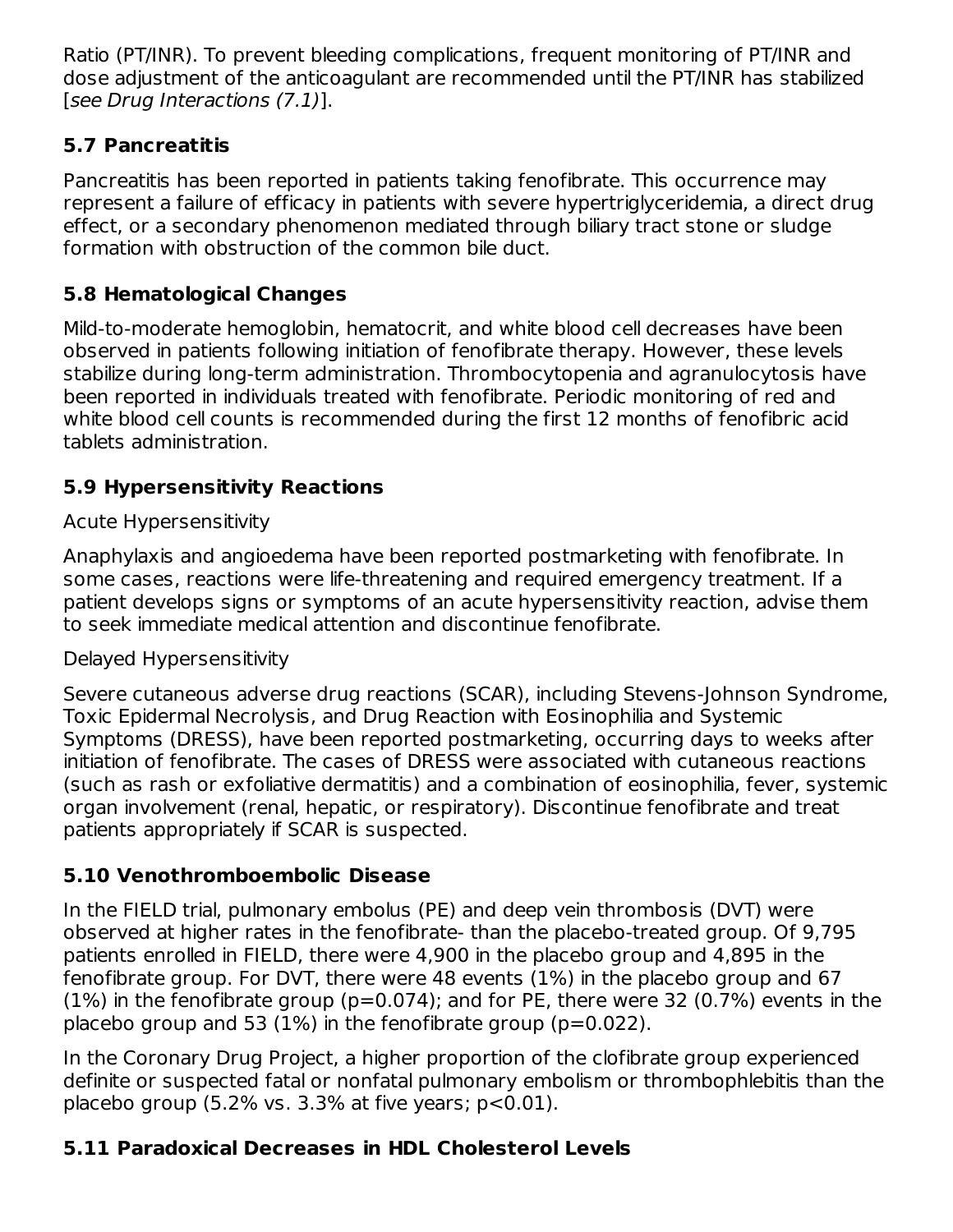There have been postmarketing and clinical trial reports of severe decreases in HDL cholesterol levels (as low as 2 mg/dL) occurring in diabetic and non-diabetic patients initiated on fibrate therapy. The decrease in HDL-C is mirrored by a decrease in apolipoprotein A1. This decrease has been reported to occur within 2 weeks to years after initiation of fibrate therapy. The HDL-C levels remain depressed until fibrate therapy has been withdrawn; the response to withdrawal of fibrate therapy is rapid and sustained. The clinical significance of this decrease in HDL-C is unknown. It is recommended that HDL-C levels be checked within the first few months after initiation of fibrate therapy. If a severely depressed HDL-C level is detected, fibrate therapy should be withdrawn, and the HDL-C level monitored until it has returned to baseline, and fibrate therapy should not be re-initiated.

#### **6 ADVERSE REACTIONS**

#### **6.1 Clinical Trials Experience**

Because clinical trials are conducted under widely varying conditions, adverse reaction rates observed in the clinical trials of a drug cannot be directly compared to rates in the clinical trials of another drug and may not reflect the rates observed in clinical practice.

Adverse reactions reported by 2% or more of patients treated with fenofibrate (and greater than placebo) during the double-blind, placebo-controlled trials are listed in Table 1. Adverse reactions led to discontinuation of treatment in 5% of patients treated with fenofibrate and in 3% treated with placebo. Increases in liver function tests were the most frequent events, causing discontinuation of fenofibrate treatment in 1.6% of patients in double-blind trials.

| <b>BODY SYSTEM</b><br><b>Adverse Reactions</b>       | Fenofibrate*<br>$(N=439)$ | <b>Placebo</b><br>$(N=365)$ |
|------------------------------------------------------|---------------------------|-----------------------------|
| <b>BODY AS A WHOLE</b>                               |                           |                             |
| <b>Abdominal Pain</b>                                | 4.6%                      | 4.4%                        |
| <b>Back Pain</b>                                     | 3.4%                      | 2.5%                        |
| Headache                                             | 3.2%                      | 2.7%                        |
| <b>DIGESTIVE</b>                                     |                           |                             |
| <b>Abnormal Liver Function Tests</b>                 | $7.5\%$ <sup>†</sup>      | 1.4%                        |
| <b>Nausea</b>                                        | 2.3%                      | 1.9%                        |
| Constipation                                         | 2.1%                      | 1.4%                        |
| <b>METABOLIC AND NUTRITIONAL</b><br><b>DISORDERS</b> |                           |                             |
| <b>Increased ALT</b>                                 | 3.0%                      | 1.6%                        |
| Increased CPK                                        | 3.0%                      | 1.4%                        |
| Increased AST                                        | $3.4\%$ <sup>†</sup>      | 0.5%                        |

#### **Table 1. Adverse Reactions Reported by 2% or More of Patients Treated with Fenofibrate During the Double-Blind, Placebo-\* Controlled Trials**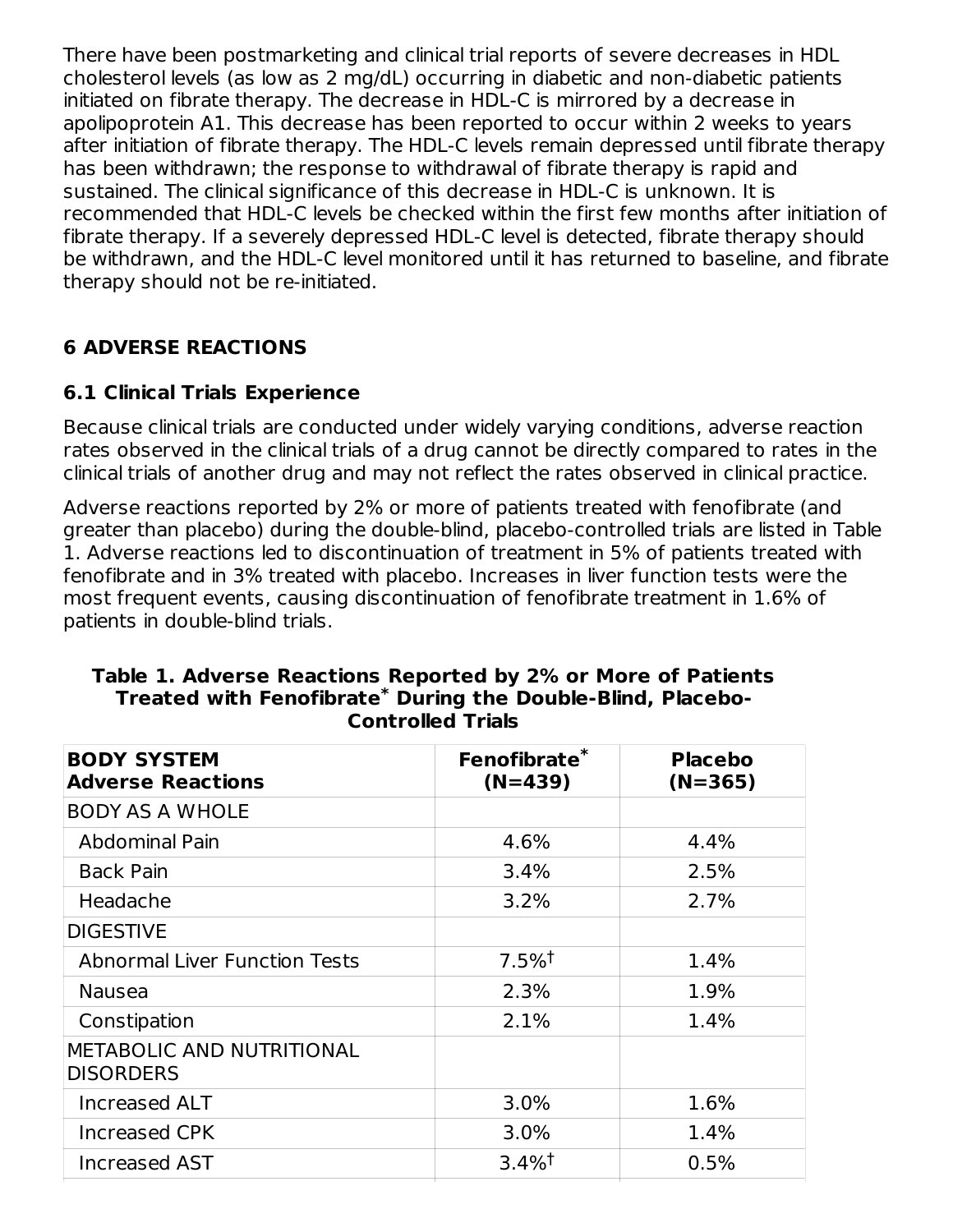| <b>RESPIRATORY</b>   |         |      |
|----------------------|---------|------|
| Respiratory Disorder | $6.2\%$ | 5.5% |
| <b>Rhinitis</b>      | 2.3%    | 1.1% |

\* Fenofibric acid is the active moiety of fenofibrate; Fenofibrate dosage equivalent to 105 mg fenofibric acid.

† Significantly different from Placebo.

Urticaria was seen in 1.1 vs. 0%, and rash in 1.4 vs. 0.8% of fenofibrate and placebo patients respectively in controlled trials.

#### **6.2 Postmarketing Experience**

The following adverse reactions have been identified during post approval use of fenofibrate. Because these reactions are reported voluntarily from a population of uncertain size, it is not always possible to reliably estimate their frequency or establish a causal relationship to drug exposure: myalgia, rhabdomyolysis, pancreatitis, muscle spasm, acute renal failure, hepatitis, cirrhosis, anemia, headache, arthralgia, decreases in hemoglobin, decreases in hematocrit, white blood cell decreases, asthenia, severely depressed HDL-cholesterol levels, and interstitial lung disease. Photosensitivity reactions have occurred days to months after initiation; in some of these cases, patients reported a prior photosensitivity reaction to ketoprofen.

### **7 DRUG INTERACTIONS**

#### **7.1 Coumarin Anticoagulants**

Potentiation of coumarin-type anticoagulant effects has been observed with prolongation of the PT/INR. Caution should be exercised when coumarin anticoagulants are given in conjunction with fenofibric acid tablets. The dosage of the anticoagulants should be reduced to maintain the prothrombin time/INR at the desired level to prevent bleeding complications. Frequent prothrombin time/INR determinations are advisable until it has been definitely determined that the prothrombin time/INR has stabilized [see Warnings and Precautions (5.6)].

### **7.2 Bile-Acid Binding Resins**

Since bile-acid binding resins may bind other drugs given concurrently, patients should take fenofibric acid tablets at least 1 hour before or 4 to 6 hours after taking a bile-acid binding resin to avoid impeding its absorption.

### **7.3 Immunosuppressants**

Immunosuppressant agents such as cyclosporine and tacrolimus can produce nephrotoxicity with decreases in creatinine clearance and rises in serum creatinine, and because renal excretion is the primary elimination route of fibrate drugs, including fenofibric acid tablets, there is a risk that an interaction will lead to deterioration of renal function. The benefits and risks of using fenofibric acid tablets with immunosuppressants and other potentially nephrotoxic agents should be carefully considered, and the lowest effective dose employed and renal function monitored.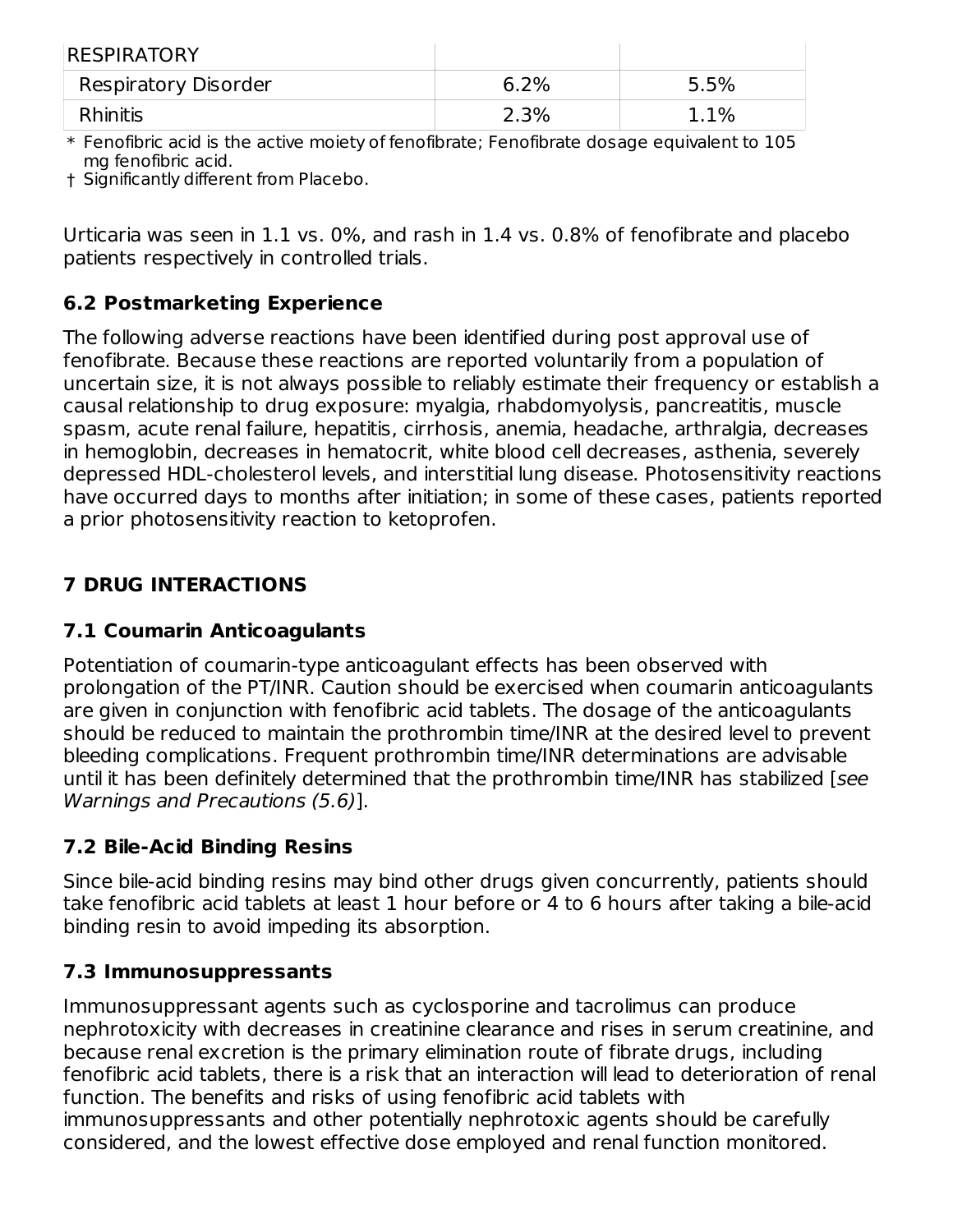#### **7.4 Colchicine**

Cases of myopathy, including rhabdomyolysis, have been reported with fenofibrates coadministered with colchicine, and caution should be exercised when prescribing fenofibrate with colchicine.

### **8 USE IN SPECIFIC POPULATIONS**

### **8.1 Pregnancy**

#### Risk Summary

Limited available data with fenofibrate use in pregnant women are insufficient to determine a drug associated risk of major birth defects, miscarriage or adverse maternal or fetal outcomes. In animal reproduction studies, no evidence of embryo-fetal toxicity was observed with oral administration of fenofibrate in rats and rabbits during organogenesis at doses less than or equivalent to the maximum recommended clinical dose of 135 mg daily, based on body surface area (mg/m<sup>2</sup>). Adverse reproductive outcomes occurred at higher doses in the presence of maternal toxicity (see Data). Fenofibric acid tablets should be used during pregnancy only if the potential benefit justifies the potential risk to the fetus.

The estimated background risk of major birth defects and miscarriage for the indicated population is unknown. In the U.S. general population, the estimated background risk of major birth defects and miscarriage in clinically recognized pregnancies is 2-4% and 15- 20%, respectively.

### Data

### Animal Data

In pregnant rats given oral dietary doses of 14, 127, and 361 mg/kg/day from gestation day 6-15 during the period of organogenesis, no adverse developmental findings were observed at 14 mg/kg/day (less than the clinical exposure at the maximum recommended human dose [MRHD] of 300 mg fenofibrate daily, equivalent to 135 mg daily, based on body surface area comparisons). Increased fetal skeletal malformations were observed at maternally toxic doses (361 mg/kg/day, corresponding to 12 times the clinical exposure at the MRHD) that significantly suppressed maternal body weight gain.

In pregnant rabbits given oral gavage doses of 15, 150, and 300 mg/kg/day from gestation day 6-18 during the period of organogenesis and allowed to deliver, no adverse developmental findings were observed at 15 mg/kg/day (a dose that approximates the clinical exposure at the MRHD, based on body surface area comparisons). Aborted litters were observed at maternally toxic doses ( $\geq 150$ mg/kg/day, corresponding to  $\geq 10$  times the clinical exposure at the MRHD) that suppressed maternal body weight gain.

In pregnant rats given oral dietary doses of 15, 75, and 300 mg/kg/day from gestation day 15 through lactation day 21 (weaning), no adverse developmental effects were observed at 15 mg/kg/day (less than the clinical exposure at the MRHD, based on body surface area comparisons), despite maternal toxicity (decreased weight gain). Postimplantation loss was observed at  $\geq$  75 mg/kg/day ( $\geq$  2 times the clinical exposure at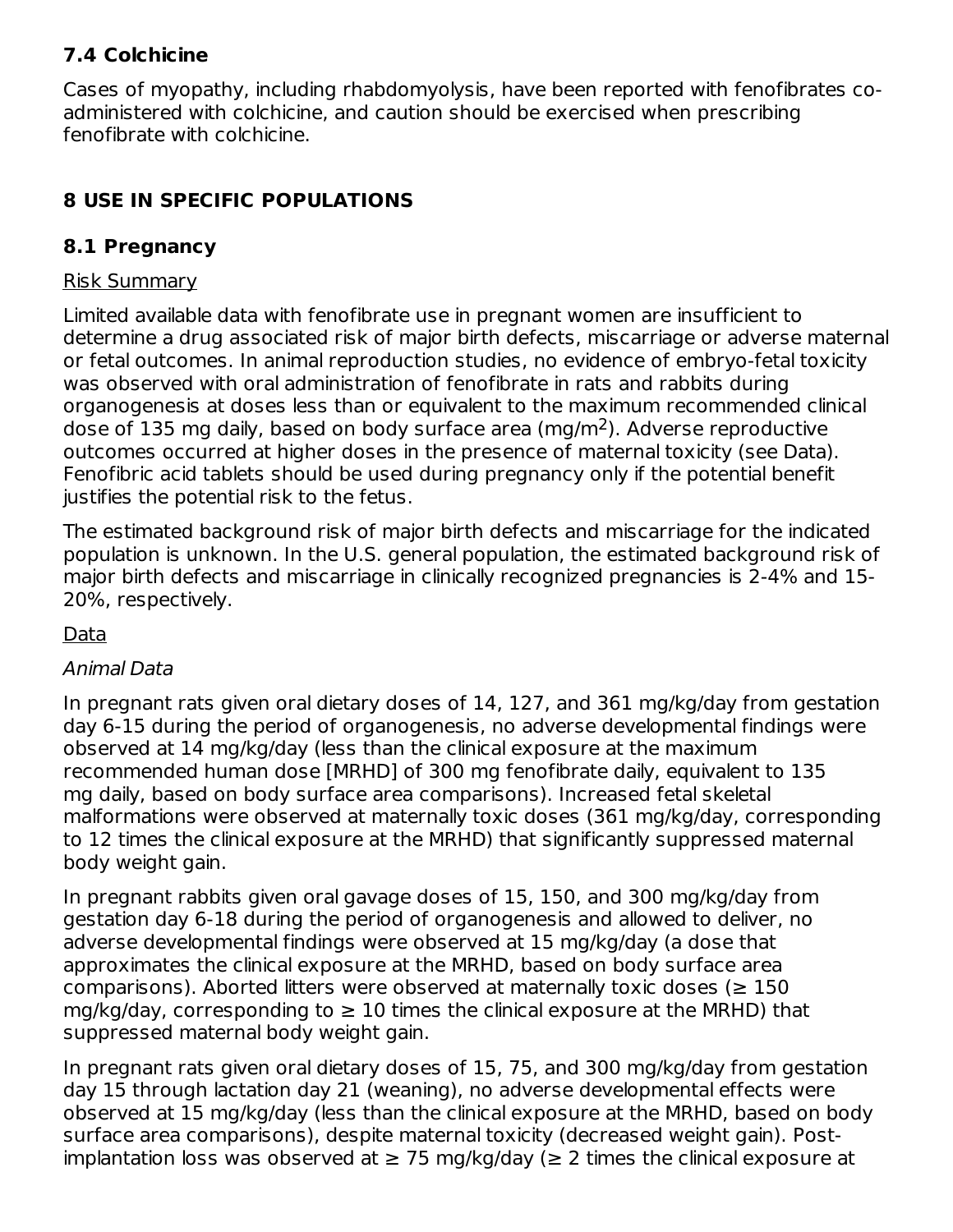the MRHD) in the presence of maternal toxicity (decreased weight gain). Decreased pup survival was noted at 300 mg/kg/day (10 times the clinical exposure at the MRHD), which was associated with decreased maternal body weight gain/maternal neglect.

### **8.2 Lactation**

#### Risk Summary

There is no available information on the presence of fenofibrate in human milk, effects of the drug on the breastfed infant, or the effects on milk production. Fenofibrate is present in the milk of rats, and is therefore likely to be present in human milk. Because of the potential for serious adverse reactions in breastfed infants, such as disruption of infant lipid metabolism, women should not breastfeed during treatment with fenofibric acid tablets and for 5 days after the final dose [see Contraindications (4)].

## **8.4 Pediatric Use**

Safety and effectiveness have not been established in pediatric patients.

## **8.5 Geriatric Use**

Fenofibric acid tablets are substantially excreted by the kidney, and the risk of adverse reactions to this drug may be greater in patients with impaired renal function. Fenofibric acid exposure is not influenced by age.

Since elderly patients have a higher incidence of renal impairment, dose selection for the elderly should be made on the basis of renal function [see Dosage and Administration (2.5) and Clinical Pharmacology (12.3)]. Elderly patients with normal renal function should require no dose modifications. Consider monitoring renal function in elderly patients taking fenofibric acid tablets.

### **8.6 Renal Impairment**

The use of fenofibric acid tablets should be avoided in patients who have severe renal impairment [see Contraindications (4)]. Dose reduction is required in patients with mildto-moderate renal impairment [see Dosage and Administration (2.4) and Clinical Pharmacology (12.3)]. Monitoring renal function in patients with renal impairment is recommended.

### **8.7 Hepatic Impairment**

The use of fenofibric acid tablets has not been evaluated in patients with hepatic impairment [see Contraindications (4)].

# **10 OVERDOSAGE**

There is no specific treatment for overdose with fenofibric acid tablets. General supportive care of the patient is indicated, including monitoring of vital signs and observation of clinical status, should an overdose occur. If indicated, elimination of unabsorbed drug should be achieved by emesis or gastric lavage; usual precautions should be observed to maintain the airway. Because fenofibric acid is highly bound to plasma proteins, hemodialysis should not be considered.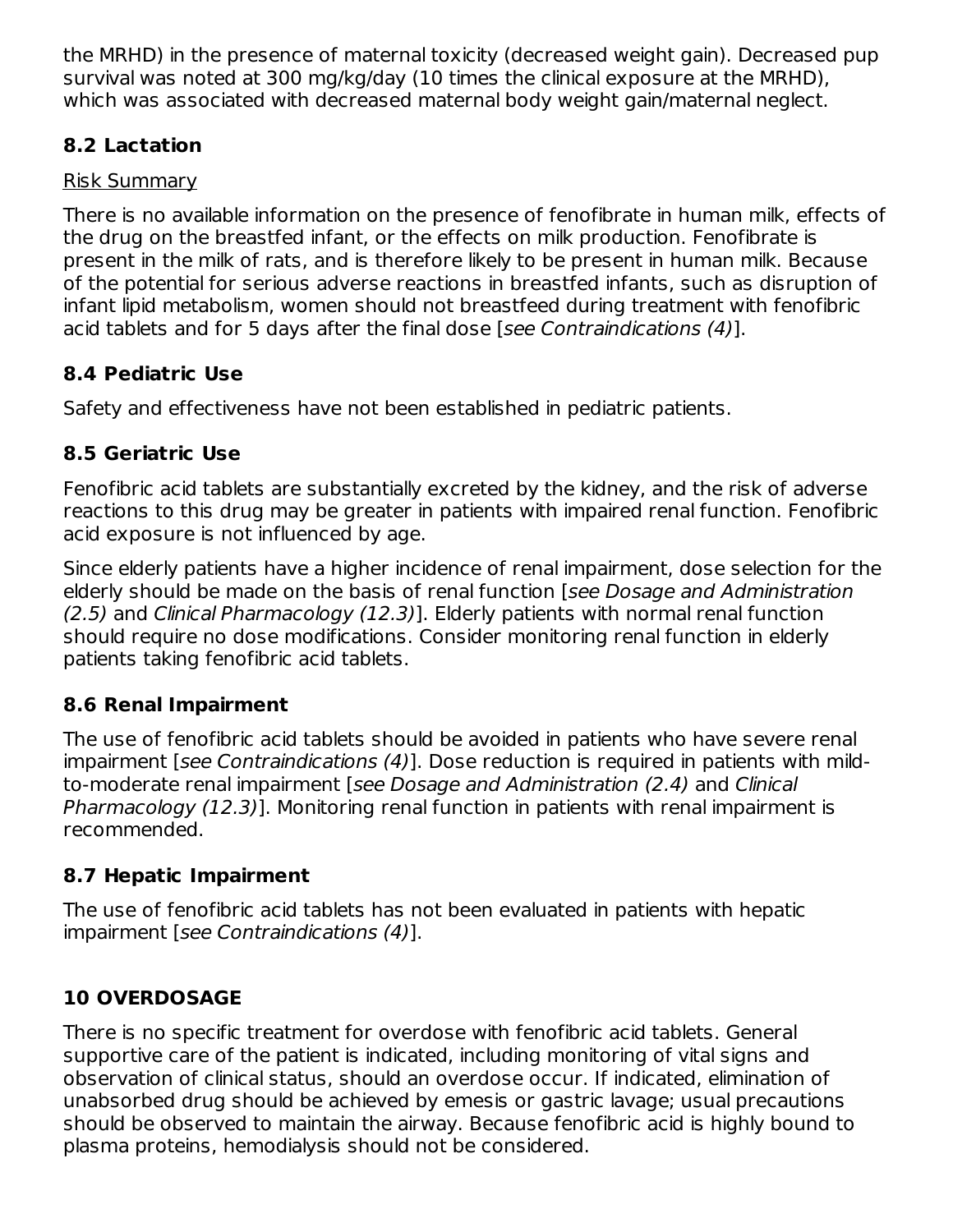#### **11 DESCRIPTION**

Fenofibric acid is a lipid regulating agent available as tablets for oral administration. Each tablet contains 35 mg or 105 mg of fenofibric acid. The chemical name for fenofibric acid is 2-[4-(4-chlorobenzoyl)phenoxy]-2-methylpropanoic acid with the following structural formula:



Fenofibric acid is a white to almost white crystalline powder that is stable under ordinary conditions, and has a melting point of 179 – 183°C. Its empirical formula is  $\mathsf{C}_1$ 7H $_1$ 5<code>ClO $_4$ </code> and molecular weight 318.75. Fenofibric acid is insoluble in water; its solubility increases with pH in buffered media.

Inactive Ingredients: Each tablet contains copovidone, crospovidone, magnesium stearate and microcrystalline cellulose.

### **12 CLINICAL PHARMACOLOGY**

#### **12.1 Mechanism of Action**

The active moiety of fenofibric acid tablets is fenofibric acid. The pharmacological effects of fenofibric acid in both animals and humans have been extensively studied through oral administration of fenofibrate.

The lipid-modifying effects of fenofibric acid seen in clinical practice have been explained in vivo in transgenic mice and in vitro in human hepatocyte cultures by the activation of peroxisome proliferator activated receptor α (PPARα). Through this mechanism, fenofibric acid increases lipolysis and elimination of triglyceride-rich particles from plasma by activating lipoprotein lipase and reducing production of apoprotein C-III (an inhibitor of lipoprotein lipase activity). The resulting decrease in TG produces an alteration in the size and composition of LDL from small, dense particles to large buoyant particles.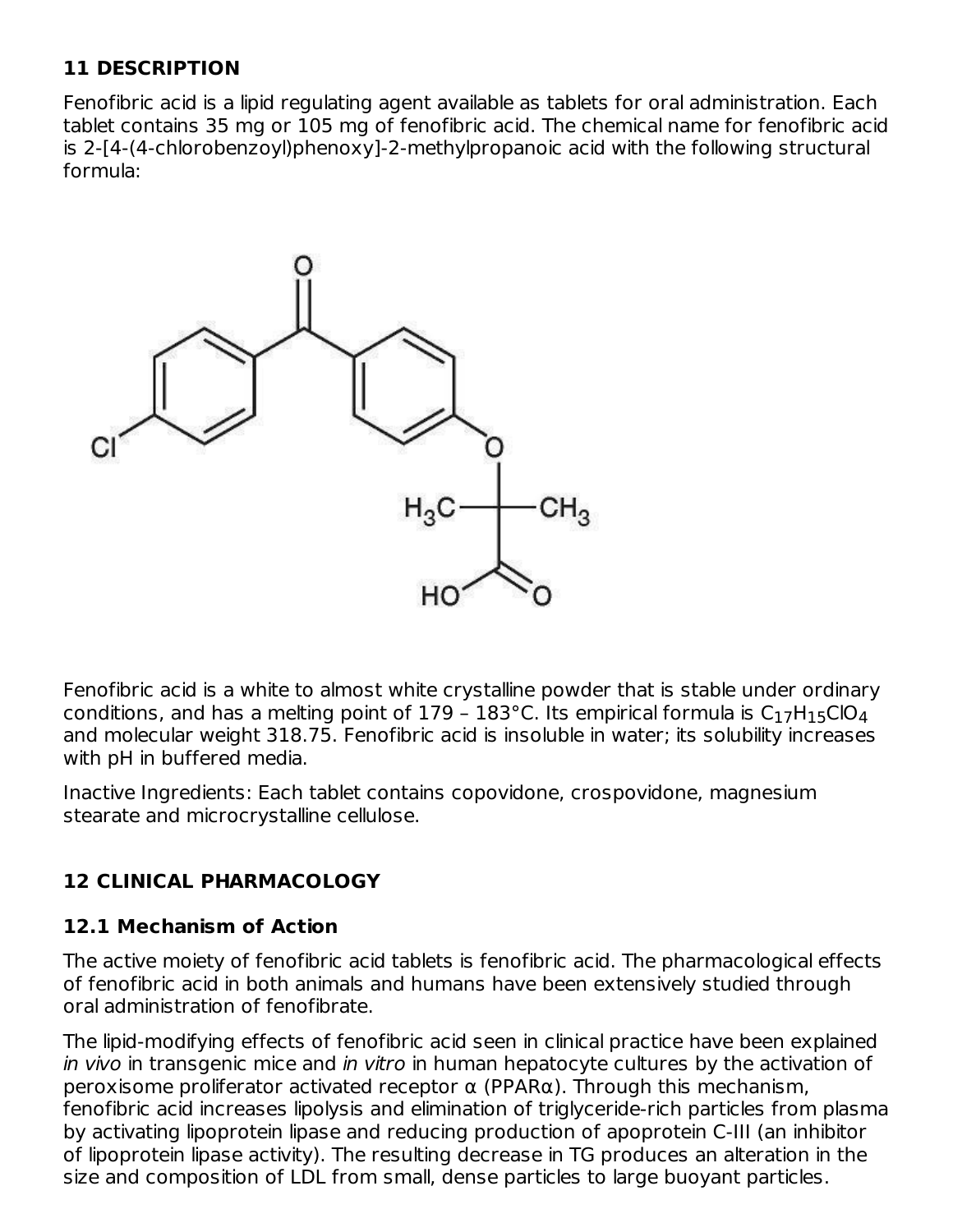These larger particles have a greater affinity for cholesterol receptors and are catabolized rapidly. Activation of PPAR $\alpha$  also induces an increase in the synthesis of apoproteins A-I, A-II and HDL-cholesterol.

Fenofibrate also reduces serum uric acid levels in hyperuricemic and normal individuals by increasing the urinary excretion of uric acid.

#### **12.2 Pharmacodynamics**

A variety of clinical studies have demonstrated that elevated levels of total-C, LDL-C, and apo B, an LDL membrane complex, are associated with human atherosclerosis. Similarly, decreased levels of HDL-C and its transport complex, apolipoprotein A (apo AI and apo AII) are associated with the development of atherosclerosis. Epidemiologic investigations have established that cardiovascular morbidity and mortality vary directly with the level of total-C, LDL-C, and TG, and inversely with the level of HDL-C. The independent effect of raising HDL-C or lowering triglycerides (TG) on the risk of cardiovascular morbidity and mortality has not been determined.

Fenofibric acid, the active metabolite of fenofibrate, produces reductions in total cholesterol, LDL cholesterol, apolipoprotein B, total triglycerides and triglyceride rich lipoprotein (VLDL) in treated patients. In addition, treatment with fenofibrate results in increases in high density lipoprotein (HDL) and apolipoproteins apo AI and apo AII.

### **12.3 Pharmacokinetics**

#### Absorption

The absolute bioavailability of fenofibric acid tablets has not been determined as the compound is virtually insoluble in aqueous media suitable for injection. Following oral administration of fenofibric acid tablets in healthy volunteers, median peak plasma levels of fenofibric acid occur by approximately 2.5 hours after administration. Exposure after administration of 3  $\times$  35 mg fenofibric acid tablets is comparable to 1  $\times$  105 mg fenofibric acid tablets.

A food-effect study involving administration of fenofibric acid tablets to healthy volunteers under fasting conditions and with a high-fat meal indicated that the  ${\sf C}_{\sf max}$  was decreased by approximately 35% while the AUC remained unchanged. This decrease in exposure is not considered clinically significant, and therefore fenofibric acid tablets can be taken without regards to meals.

The extent and rate of absorption of fenofibric acid after administration of 105 mg fenofibric acid tablets are equivalent to those after administration of 145 mg fenofibrate tablets (TriCor $^{\circledR}$ ) under fasted conditions.

#### **Distribution**

Upon multiple dosing of fenofibrate, fenofibric acid steady state is achieved within 9 days. Plasma concentrations of fenofibric acid at steady state are slightly more than double those following a single dose. Serum protein binding was approximately 99% in normal and hyperlipidemic subjects.

#### **Metabolism**

Fenofibric acid is primarily conjugated with glucuronic acid and then excreted in urine. A small amount of fenofibric acid is reduced at the carbonyl moiety to a benzhydrol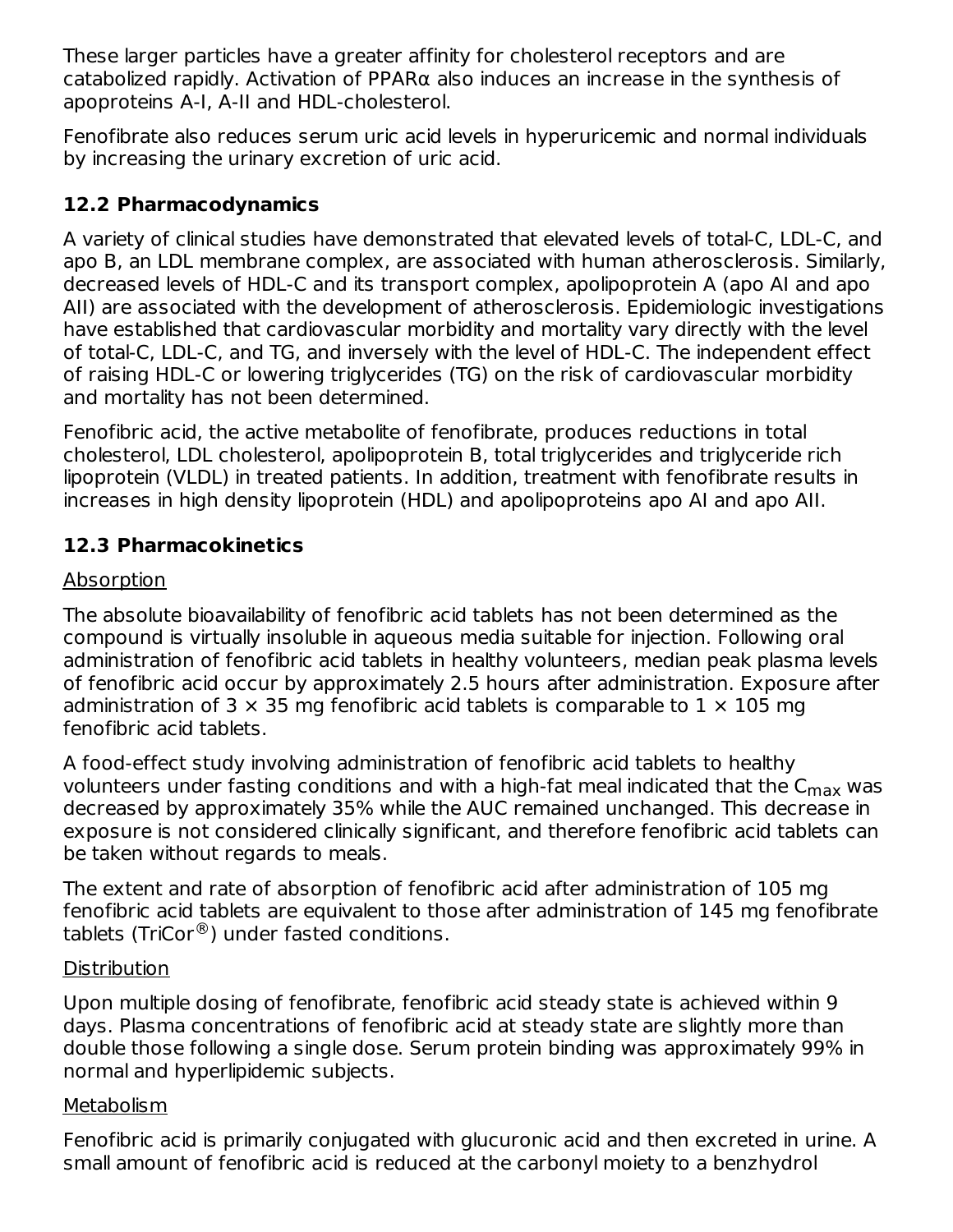metabolite which is, in turn, conjugated with glucuronic acid and excreted in urine.

In vitro and in vivo metabolism data indicate that fenofibric acid does not undergo oxidative metabolism (e.g. cytochrome P450) to a significant extent. The enzymes CYP1A2, CYP2A6, CYP2B6, CYP2C8, CYP2C9, CYP2C19, CYP2D6, CYP2E1, and CYP3A4 do not play a role in the metabolism of fenofibric acid.

#### **Elimination**

After absorption, fenofibric acid is eliminated with a half-life of approximately 20 hours, allowing once-daily dosing.

#### Specific Populations

Geriatrics: In five elderly volunteers 77 to 87 years of age, the oral clearance of fenofibric acid following a single oral dose of fenofibrate was 1.2 L/h, which compares to 1.1 L/h in young adults. This indicates that an equivalent dose of fenofibric acid tablets can be used in elderly subjects with normal renal function, without increasing accumulation of the drug or metabolites [see Use in Specific Populations (8.5) and Dosage and Administration (2.5)].

Pediatrics: The pharmacokinetics of fenofibric acid tablets has not been studied in pediatric populations.

Gender: No pharmacokinetic difference between males and females has been observed for fenofibrate.

Race: The influence of race on the pharmacokinetics of fenofibric acid has not been studied, however, fenofibric acid is not metabolized by enzymes known for exhibiting inter-ethnic variability.

Renal Impairment: The pharmacokinetics of fenofibric acid was examined in patients with mild, moderate, and severe renal impairment. Patients with severe renal impairment (Estimated glomerular filtration rate [eGFR]<30 mL/min/1.73m<sup>2</sup>) showed a 2.7-fold increase in exposure for fenofibric acid and increased accumulation of fenofibric acid during chronic dosing compared to that of healthy subjects. Patients with mild-tomoderate (eGFR 30 - 59 mL/min/1.73m<sup>2</sup>) renal impairment had similar exposure but an increase in the half-life for fenofibric acid compared to that of healthy subjects. Based on these findings, the use of fenofibric acid tablets should be avoided in patients who have severe renal impairment and dose reduction is required in patients with mild-to-moderate renal impairment.

Hepatic Impairment: No pharmacokinetic studies of fenofibric acid have been conducted in patients with hepatic impairment.

Drug-Drug Interactions: In vitro studies using human liver microsomes indicate that fenofibrate and fenofibric acid are not inhibitors of cytochrome (CYP) P450 isoforms CYP3A4, CYP2D6, CYP2E1, or CYP1A2. They are weak inhibitors of CYP2C8, CYP2C19 and CYP2A6, and mild-to-moderate inhibitors of CYP2C9 at therapeutic concentrations.

Table 2 describes the effects of co-administered drugs on fenofibric acid systemic exposure. Table 3 describes the effects of co-administered fenofibric acid on exposure to other drugs.

### **Table 2. Effects of Co-Administered Drugs on Fenofibric Acid Systemic**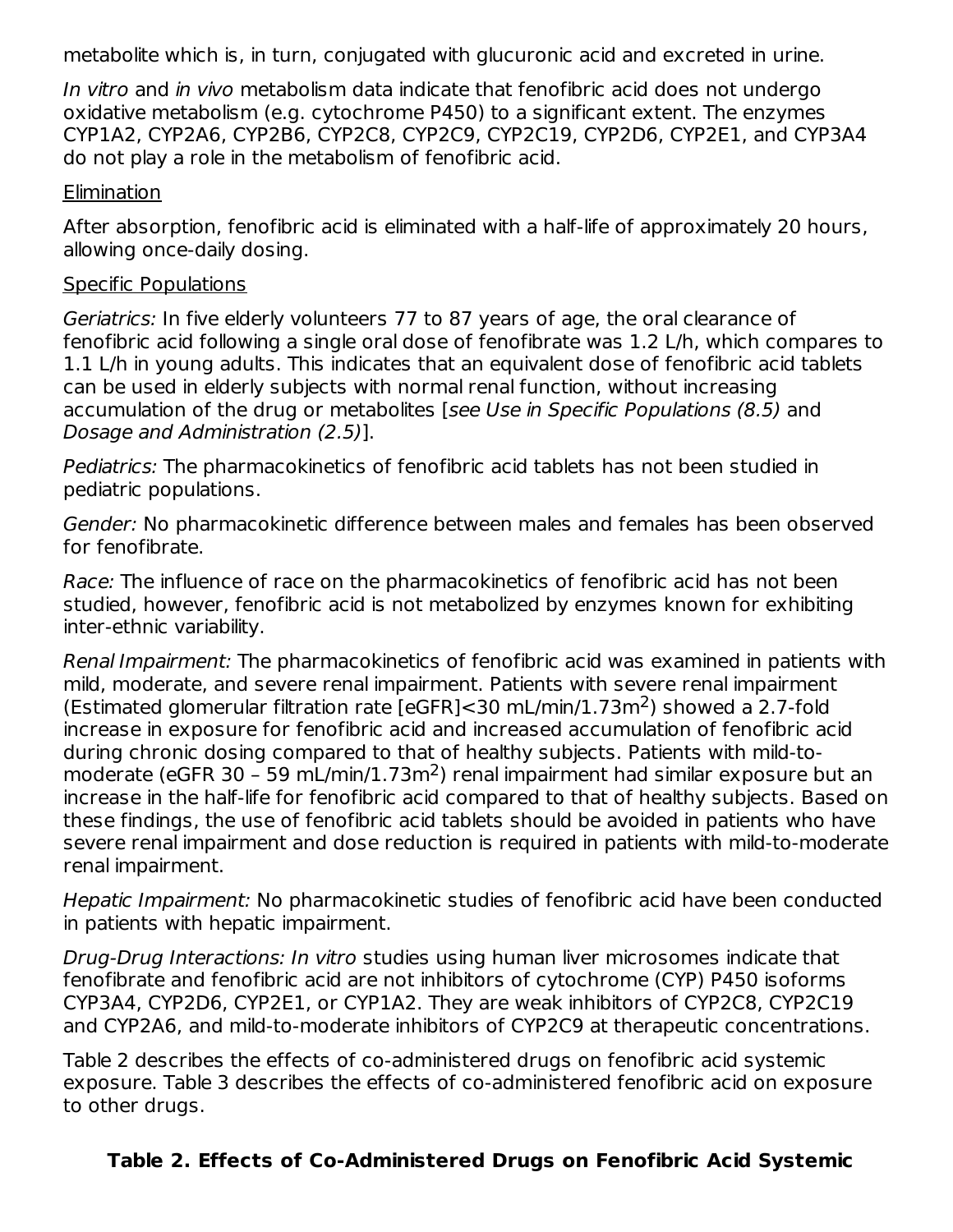| $Co-$<br>Administered                                                                                 | Dosage Regimen of Co-                                                                      | Dosage Regimen of                                             | Changes in<br>Fenofibric Acid<br>Exposure |                  |  |  |  |
|-------------------------------------------------------------------------------------------------------|--------------------------------------------------------------------------------------------|---------------------------------------------------------------|-------------------------------------------|------------------|--|--|--|
| Drug                                                                                                  | <b>Administered Drug</b>                                                                   | Fenofibrate                                                   | <b>AUC</b>                                | $C_{\text{max}}$ |  |  |  |
| No dosing adjustment required for fenofibric acid tablets with the following<br>co-administered drugs |                                                                                            |                                                               |                                           |                  |  |  |  |
| Lipid-lowering agents                                                                                 |                                                                                            |                                                               |                                           |                  |  |  |  |
| Atorvastatin                                                                                          | 20 mg once daily for 10<br>days                                                            | Fenofibrate 160 mg <sup>*</sup><br>once daily for 10 days     | 12%                                       | $4\%$            |  |  |  |
| Pravastatin                                                                                           | 40 mg as a single dose                                                                     | Fenofibrate 3 $\times$ 67 mg <sup>†</sup><br>as a single dose | $\downarrow$ 1%                           | 12%              |  |  |  |
| Fluvastatin                                                                                           | Fenofibrate $160 \text{ mg}^*$ as<br>40 mg as a single dose<br>a single dose               |                                                               | 12%                                       | 110%             |  |  |  |
| Anti-diabetic agents                                                                                  |                                                                                            |                                                               |                                           |                  |  |  |  |
| Glimepiride                                                                                           | 1 mg as a single dose                                                                      | Fenofibrate 145 mg <sup>*</sup><br>once daily for 10 days     | <b>11%</b>                                | $1\%$            |  |  |  |
| Metformin                                                                                             | 850 mg three times daily<br>for 10 days                                                    | Fenofibrate 54 mg*<br>three times daily for 10<br>days        | 19%                                       | 16%              |  |  |  |
| Rosiglitazone                                                                                         | Fenofibrate 145 mg <sup>*</sup><br>8 mg once daily for 5<br>once daily for 14 days<br>days |                                                               | <b>110%</b>                               | <b>13%</b>       |  |  |  |
| * TriCor <sup>®</sup> (fenofibrate) oral tablet                                                       | † TriCor® (fenofibrate) oral micronized capsule                                            |                                                               |                                           |                  |  |  |  |

#### **Table 3. Effects of Fenofibric Acid Tablets or Fenofibrate Co-Administration on Systemic Exposure of Other Drugs**

|                                                                                               | Change in Co-Administered Drug<br>Exposure |            |                  |  |  |  |  |
|-----------------------------------------------------------------------------------------------|--------------------------------------------|------------|------------------|--|--|--|--|
| Dosage Regimen of<br>Administered Drug<br>Fenofibrate                                         |                                            | <b>AUC</b> | $\mathsf{cm}$ ax |  |  |  |  |
| No dosing adjustment required for these co-administered drugs with<br>fenofibric acid tablets |                                            |            |                  |  |  |  |  |
| Lipid-lowering agents                                                                         |                                            |            |                  |  |  |  |  |
| Atorvastatin, 20 mg<br>once daily for 10 days                                                 | Atorvastatin                               | 117%       | $0\%$            |  |  |  |  |
|                                                                                               | Dosage Regimen of Co-                      | Analyte    |                  |  |  |  |  |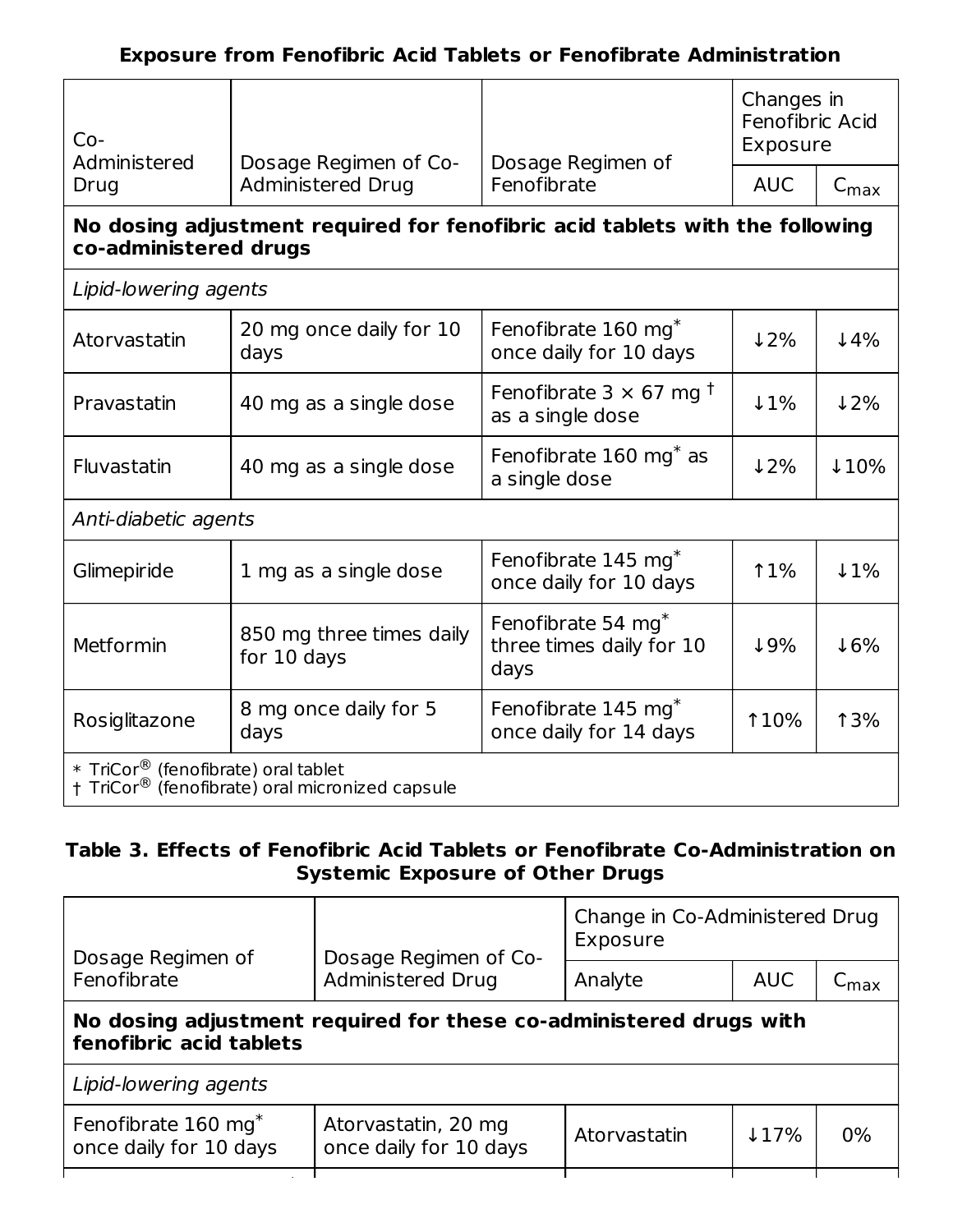| Fenofibrate $3 \times 67$ mg <sup>†</sup><br>as a single dose                                      | Pravastatin, 40 mg as a<br>single dose             | Pravastatin                     | <b>13%</b>  | <b>13%</b>  |
|----------------------------------------------------------------------------------------------------|----------------------------------------------------|---------------------------------|-------------|-------------|
|                                                                                                    |                                                    | 3a-hydroxyl-<br>iso-pravastatin | <b>126%</b> | <b>129%</b> |
| Fenofibrate 160 mg <sup>*</sup><br>once daily for 10 days                                          | Pravastatin, 40 mg once<br>daily for 10 days       | Pravastatin                     | <b>128%</b> | <b>136%</b> |
|                                                                                                    |                                                    | 3α-hydroxyl-<br>iso-pravastatin | <b>139%</b> | 155%        |
| Fenofibrate 160 mg <sup>*</sup> as<br>a single dose                                                | Fluvastatin, 40 mg as a<br>single dose             | $(+)$ -3R, 5S-<br>Fluvastatin   | <b>115%</b> | <b>116%</b> |
| Anti-diabetic agents                                                                               |                                                    |                                 |             |             |
| Fenofibrate 145 mg <sup>*</sup><br>once daily for 10 days                                          | Glimepiride, 1 mg as a<br>single dose              | Glimepiride                     | <b>135%</b> | <b>18%</b>  |
| Fenofibrate 54 mg*<br>three times daily for 10<br>days                                             | Metformin, 850 mg three<br>times daily for 10 days | Metformin                       | <b>13%</b>  | 16%         |
| Fenofibrate 145 mg*<br>once daily for 14 days                                                      | Rosiglitazone, 8 mg once<br>daily for 5 days       | Rosiglitazone                   | 16%         | $1\%$       |
| Anti-viral agents                                                                                  |                                                    |                                 |             |             |
| Fenofibric acid tablets<br>105 mg once daily for 10<br>days                                        | Efavirenz, 600 mg as a<br>single dose              | Efavirenz                       | 18%         | $1\%$       |
| * TriCor <sup>®</sup> (fenofibrate) oral tablet<br>† TriCor® (fenofibrate) oral micronized capsule |                                                    |                                 |             |             |

### **13 NONCLINICAL TOXICOLOGY**

#### **13.1 Carcinogenesis, Mutagenesis, Impairment of Fertility**

Two dietary carcinogenicity studies have been conducted in rats with fenofibrate. In the first 24-month study, Wistar rats were dosed with fenofibrate at 10, 45, and 200 mg/kg/day, approximately 0.3, 1, and 6 times the maximum recommended human dose (MRHD) of 300 mg fenofibrate daily, equivalent to 105 mg of fenofibric acid tablets daily, based on body surface area comparisons. At a dose of 200 mg/kg/day (at 6 times the MRHD), the incidence of liver carcinomas was significantly increased in both sexes. A statistically significant increase in pancreatic carcinomas was observed in males at 1 and 6 times the MRHD; an increase in pancreatic adenomas and benign testicular interstitial cell tumors was observed at 6 times the MRHD in males. In a second 24-month rat carcinogenicity study in a different strain of rats (Sprague-Dawley), doses of 10 and 60 mg/kg/day (0.3 and 2 times the MRHD) produced significant increases in the incidence of pancreatic acinar adenomas in both sexes and increases in testicular interstitial cell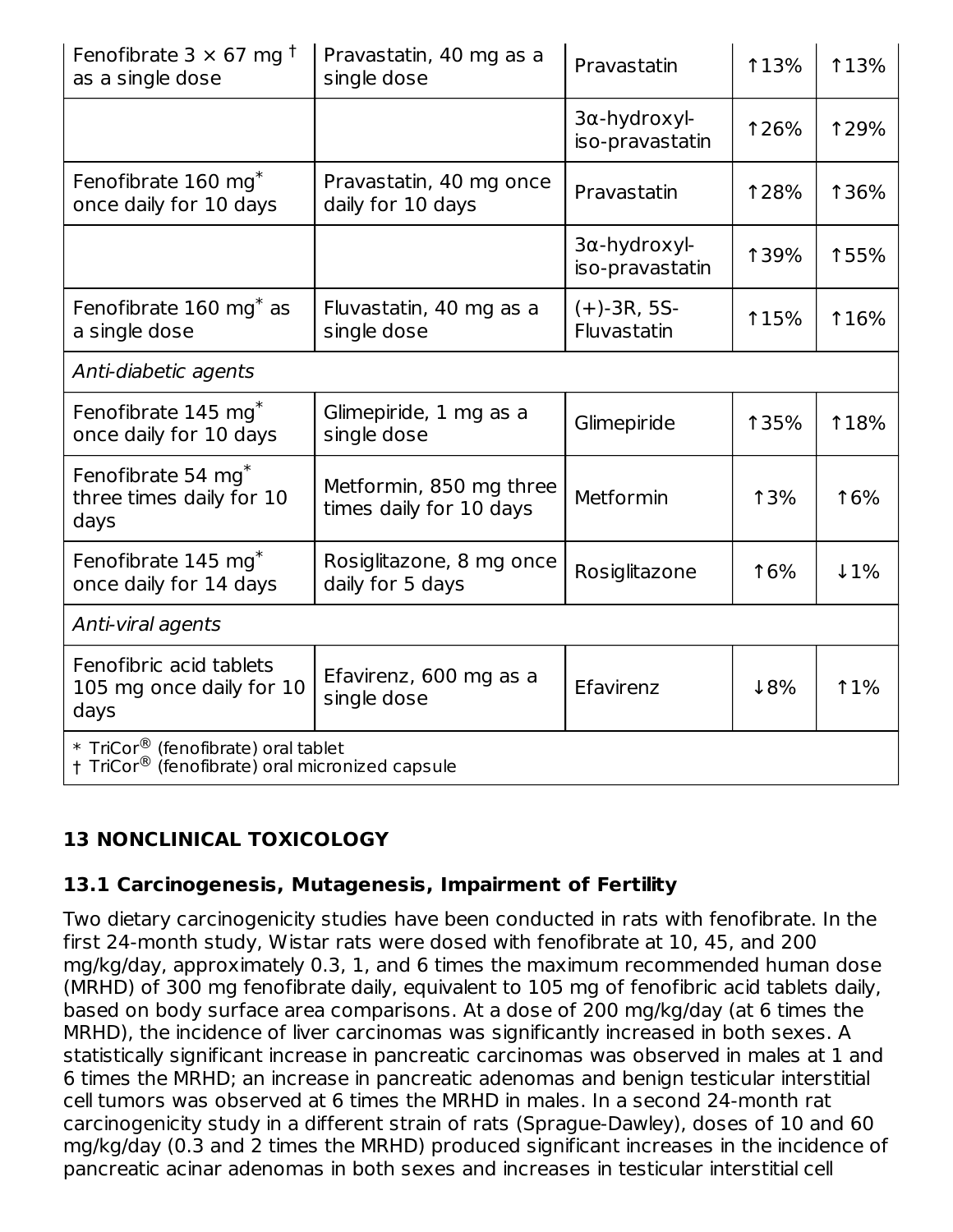tumors in males at 2 times the MRHD.

A 117-week carcinogenicity study was conducted in rats comparing three drugs: fenofibrate 10 and 60 mg/kg/day (0.3 and 2 times the MRHD, based on body surface area comparisons), clofibrate (400 mg/kg/day; 2 times the human dose), and gemfibrozil (250 mg/kg/day; 2 times the human dose, based on mg/m<sup>2</sup> surface area). Fenofibrate increased pancreatic acinar adenomas in both sexes. Clofibrate increased hepatocellular carcinoma and pancreatic acinar adenomas in males and hepatic neoplastic nodules in females. Gemfibrozil increased hepatic neoplastic nodules in males and females, while all three drugs increased testicular interstitial cell tumors in males.

In a 21-month study in CF-1 mice, fenofibrate 10, 45, and 200 mg/kg/day (approximately 0.2, 1, and 3 times the MRHD, based on body surface area comparisons) significantly increased the liver carcinomas in both sexes at 3 times the MRHD. In a second 18-month study at 10, 60, and 200 mg/kg/day, fenofibrate significantly increased the liver carcinomas in male mice and liver adenomas in female mice at 3 times the MRHD.

Electron microscopy studies have demonstrated peroxisomal proliferation following fenofibrate administration to the rat. An adequate study to test for peroxisome proliferation in humans has not been done, but changes in peroxisome morphology and numbers have been observed in humans after treatment with other members of the fibrate class when liver biopsies were compared before and after treatment in the same individual.

Fenofibrate has been demonstrated to be devoid of mutagenic potential in the following tests: Ames, mouse lymphoma, chromosomal aberration and unscheduled DNA synthesis in primary rat hepatocytes.

In fertility studies rats were given oral dietary doses of fenofibrate, males received 61 days prior to mating and females 15 days prior to mating through weaning which resulted in no adverse effect on fertility at doses up to 300 mg/kg/day (10 times the MRHD, based on body surface area comparisons).

## **14 CLINICAL STUDIES**

### **14.1 Severe Hypertriglyceridemia**

The effects of fenofibrate on serum triglycerides were studied in two randomized, double-blind, placebo-controlled clinical trials of 147 hypertriglyceridemic patients. Patients were treated for eight weeks under protocols that differed only in that one protocol entered patients with baseline triglyceride (TG) levels of 500 to 1500 mg/dL, and the other TG levels of 350 to 500 mg/dL.

In patients with hypertriglyceridemia and normal cholesterolemia with or without hyperchylomicronemia, treatment with fenofibrate at dosages equivalent to 105 mg of fenofibric acid tablets decreased primarily very low density lipoprotein (VLDL) triglycerides and VLDL cholesterol. Treatment of some with elevated triglycerides often results in an increase of low density lipoprotein (LDL) cholesterol (see Table 4).

### **Table 4. Effects of Fenofibrate in Patients with Severe Hypertriglyceridemia**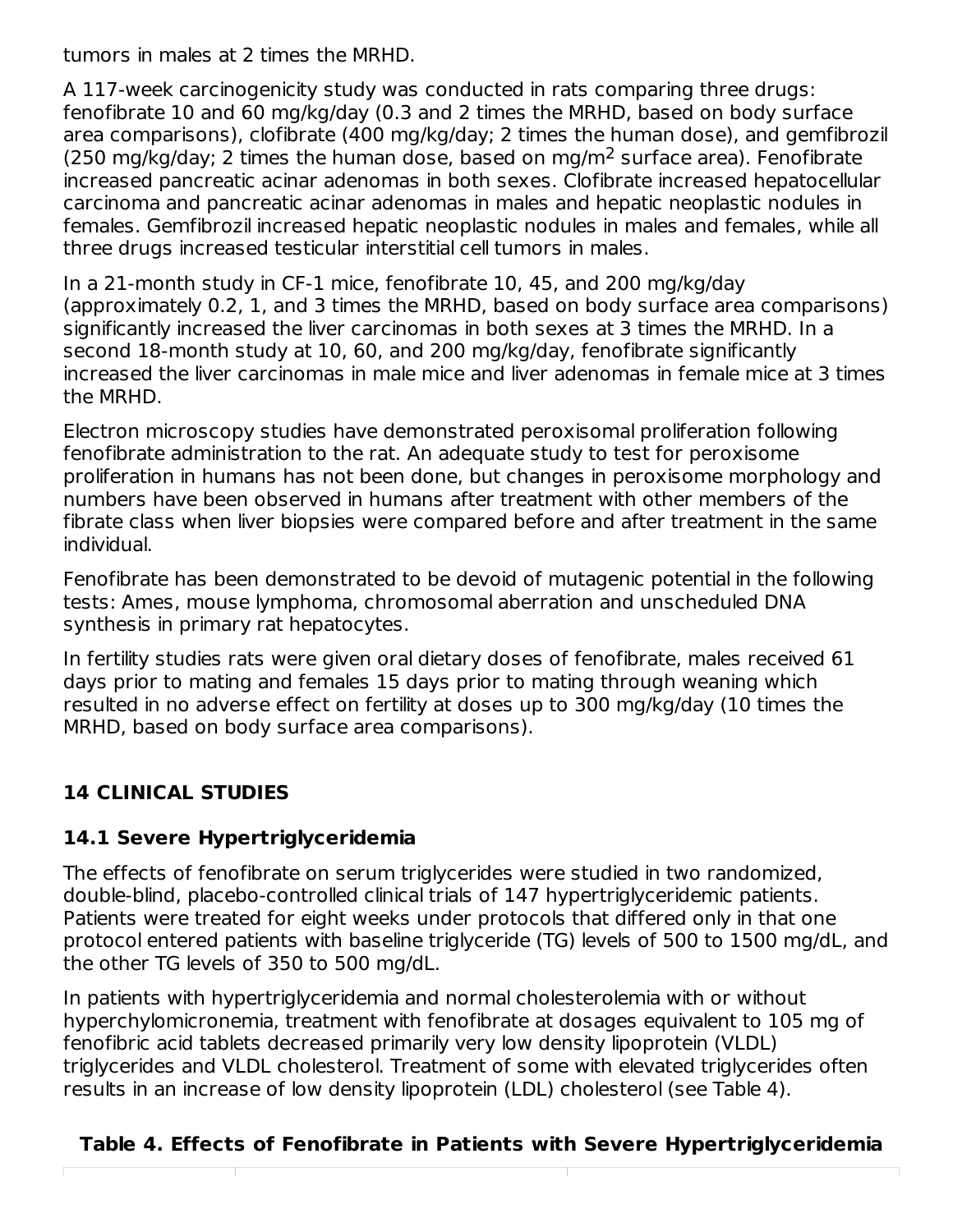| Study 1                                           |    |                           | <b>Placebo</b>     |                                   | <b>Fenofibrate</b> |                           |                    |                          |
|---------------------------------------------------|----|---------------------------|--------------------|-----------------------------------|--------------------|---------------------------|--------------------|--------------------------|
| <b>Baseline TG</b><br>levels 350 to<br>499 mg/dL  | N  | <b>Baseline</b><br>(Mean) | Endpoint<br>(Mean) | $\%$<br>Change<br>(Mean)          | N.                 | <b>Baseline</b><br>(Mean) | Endpoint<br>(Mean) | $\%$<br>Change<br>(Mean) |
| <b>Triglycerides</b>                              | 28 | 449                       | 450                | $-0.5$                            | 27                 | 432                       | 223                | $-46.2*$                 |
| <b>VLDL</b><br><b>Triglycerides</b>               | 19 | 367                       | 350                | 2.7                               | 19                 | 350                       | 178                | $-44.1*$                 |
| <b>Total Cholesterol</b>                          | 28 | 255                       | 261                | 2.8                               | 27                 | 252                       | 227                | $-9.1*$                  |
| <b>HDL Cholesterol</b>                            | 28 | 35                        | 36                 | 4                                 | 27                 | 34                        | 40                 | $19.6*$                  |
| <b>LDL Cholesterol</b>                            | 28 | 120                       | 129                | 12                                | 27                 | 128                       | 137                | 14.5                     |
| <b>VLDL</b><br>Cholesterol                        | 27 | 99                        | 99                 | 5.8                               | 27                 | 92                        | 46                 | $-44.7*$                 |
|                                                   |    |                           |                    |                                   | <b>Fenofibrate</b> |                           |                    |                          |
| <b>Study 2</b>                                    |    |                           | <b>Placebo</b>     |                                   |                    |                           |                    |                          |
| <b>Baseline TG</b><br>levels 500 to<br>1500 mg/dL | N  | <b>Baseline</b><br>(Mean) | Endpoint<br>(Mean) | $\frac{0}{0}$<br>Change<br>(Mean) | N                  | <b>Baseline</b><br>(Mean) | Endpoint<br>(Mean) | $\%$<br>Change<br>(Mean) |
| <b>Triglycerides</b>                              | 44 | 710                       | 750                | 7.2                               | 48                 | 726                       | 308                | $-54.5*$                 |
| <b>VLDL</b><br><b>Triglycerides</b>               | 29 | 537                       | 571                | 18.7                              | 33                 | 543                       | 205                | $-50.6*$                 |
| <b>Total Cholesterol</b>                          | 44 | 272                       | 271                | 0.4                               | 48                 | 261                       | 223                | $-13.8*$                 |
| <b>HDL Cholesterol</b>                            | 44 | 27                        | 28                 | 5.0                               | 48                 | 30                        | 36                 | $22.9*$                  |
| <b>LDL Cholesterol</b>                            | 42 | 100                       | 90                 | $-4.2$                            | 45                 | 103                       | 131                | $45.0*$                  |

 $* = p < 0.05$  vs. Placebo

#### **14.2 Primary Hypercholesterolemia (Heterozygous Familial and Nonfamilial) and Mixed Dyslipidemia**

The effects of fenofibrate at doses equivalent to 105 mg of fenofibric acid tablets were assessed from four randomized, placebo-controlled, double-blind, parallel-group studies including patients with the following mean baseline lipid values: Total-C 306.9 mg/dL; LDL-C 213.8 mg/dL; HDL-C 52.3 mg/dL; and triglycerides 191.0 mg/dL. Fenofibrate therapy lowered LDL-C, Total-C, and the LDL-C/HDL-C ratio. Fenofibrate therapy also lowered triglycerides and raised HDL-C (see Table 5).

#### **Table 5. Mean Percent Change in Lipid Parameters at End of Fenofibrate Treatment \***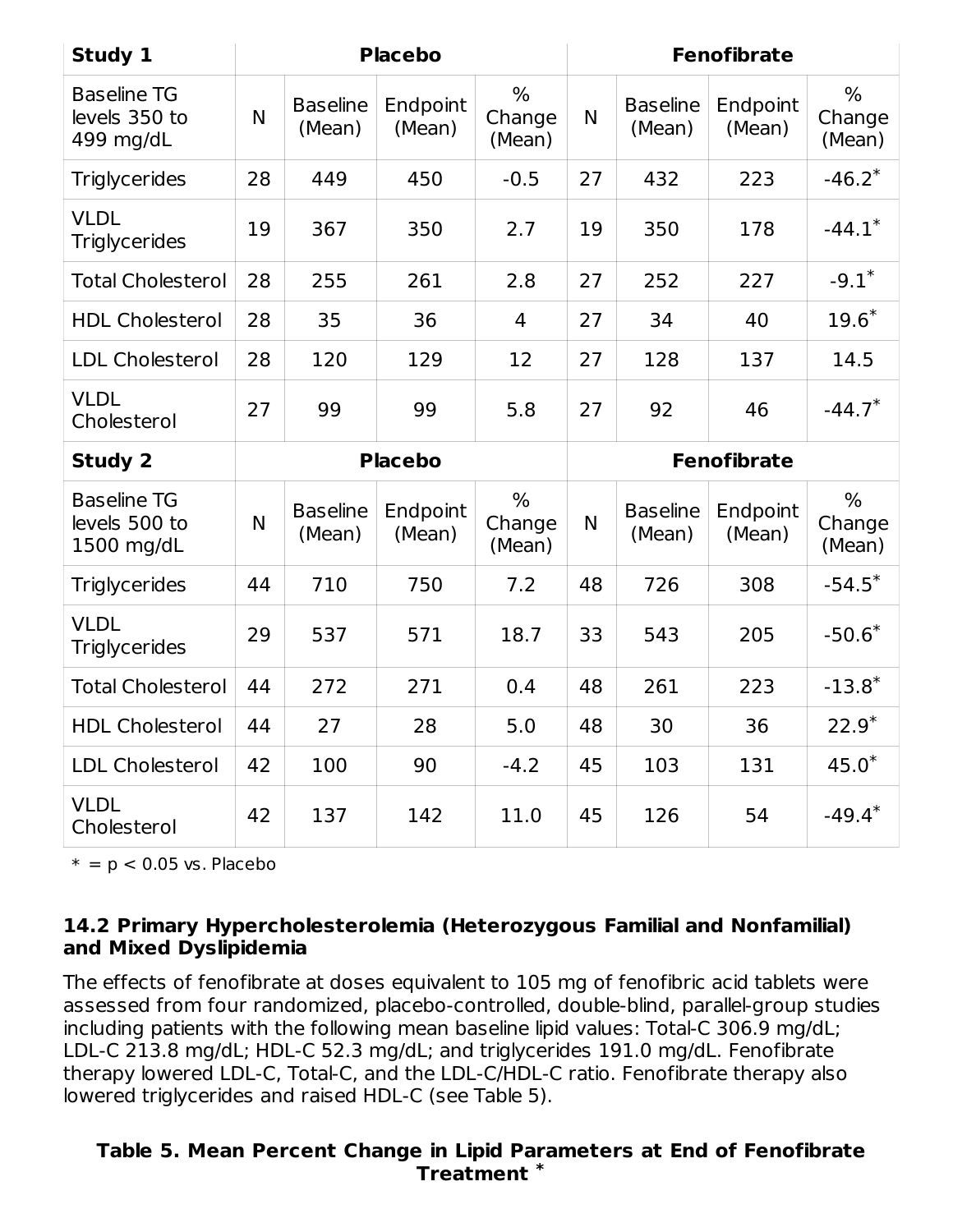| <b>Treatment Group</b>                                            | <b>Total-C</b>         | LDL-C                  | HDL-C                  | <b>TG</b>              |
|-------------------------------------------------------------------|------------------------|------------------------|------------------------|------------------------|
| <b>Pooled Cohort</b>                                              |                        |                        |                        |                        |
| Mean baseline lipid values<br>$(n=646)$                           | 306.9<br>mg/dL         | 213.8<br>mg/dL         | 52.3 mg/dL             | 191.0<br>mg/dL         |
| All FEN $(n=361)$                                                 | $-18.7\%$ <sup>†</sup> | $-20.6\%$ <sup>†</sup> | $+11.0\%$ <sup>†</sup> | $-28.9\%$ <sup>†</sup> |
| Placebo $(n=285)$                                                 | $-0.4%$                | $-2.2%$                | $+0.7%$                | $+7.7%$                |
| Baseline LDL-C >160 mg/dL and<br>TG $<$ 150 mg/dL (Type IIa)      |                        |                        |                        |                        |
| Mean baseline lipid values<br>$(n=334)$                           | 307.7<br>mg/dL         | 227.7<br>mg/dL         | 58.1 mg/dL             | 101.7<br>mg/dL         |
| All FEN $(n=193)$                                                 | $-22.4\%$ <sup>†</sup> | $-31.4\%$ <sup>†</sup> | $+9.8\%$ <sup>†</sup>  | $-23.5\%$ <sup>†</sup> |
| Placebo $(n=141)$                                                 | $+0.2%$                | $-2.2%$                | $+2.6%$                | $+11.7%$               |
| Baseline LDL-C $>160$ mg/dL and<br>TG $\geq$ 150 mg/dL (Type IIb) |                        |                        |                        |                        |
| Mean baseline lipid values<br>$(n=242)$                           | 312.8<br>mg/dL         | 219.8<br>mg/dL         | 46.7 mg/dL             | 231.9<br>mg/dL         |
| All FEN $(n=126)$                                                 | $-16.8\%$ <sup>†</sup> | $-20.1\%$ <sup>†</sup> | $+14.6\%$ <sup>†</sup> | $-35.9\%$ <sup>†</sup> |
| Placebo $(n=116)$                                                 | $-3.0%$                | $-6.6%$                | $+2.3%$                | $+0.9%$                |

\* Duration of study treatment was 3 to 6 months.

† p = < 0.05 vs. Placebo

In a subset of the subjects, measurement of Apo B was conducted. Fenofibrate treatment significantly reduced Apo B from baseline to endpoint as compared with placebo (-25.1% vs. 2.4%,  $p < 0.0001$ , n=213 and 143 respectively).

The effect of fenofibric acid on cardiovascular morbidity and mortality has not been determined.

#### **16 HOW SUPPLIED/STORAGE AND HANDLING**

Fenofibric acid tablets 35 mg, are white, round tablets, debossed "AR 787" on one side and blank on the other side.

| NDC 72834-035-30<br>Bottles of 30 |
|-----------------------------------|
|-----------------------------------|

Fenofibric acid tablets 105 mg, are white, modified oval tablets, debossed "AR 788" on one side and blank on the other side.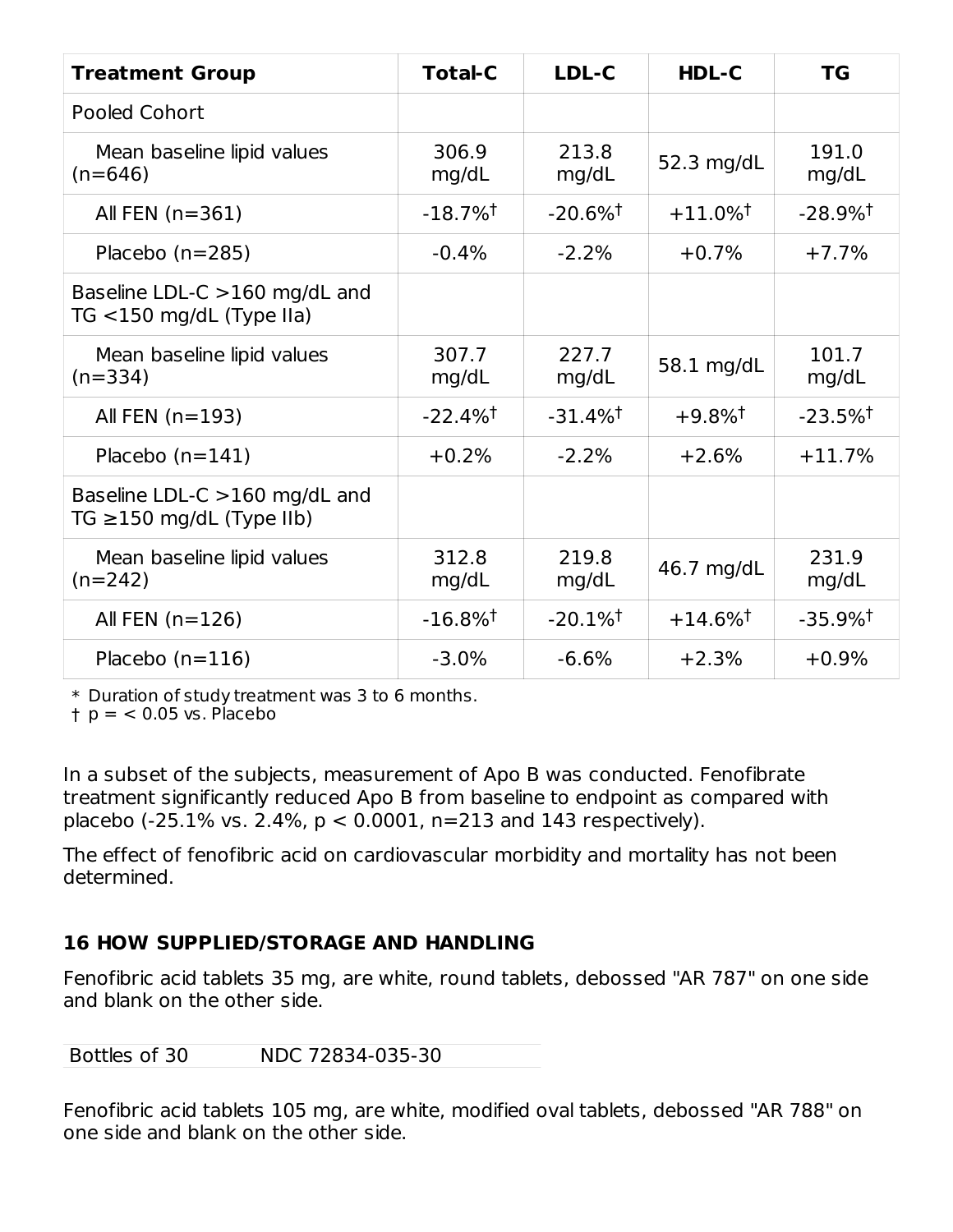Bottles of 15 NDC 72834-105-15

Store at USP controlled room temperature 20-25ºC (68-77ºF); excursions permitted to 15-30ºC (59-86ºF)

DISPENSE IN TIGHT, LIGHT-RESISTANT CONTAINER.

#### **17 PATIENT COUNSELING INFORMATION**

Patients should be advised:

- of the potential benefits and risks of fenofibric acid tablets.
- not to use fenofibric acid tablets if there is a known hypersensitivity to fenofibrate or fenofibric acid.
- that if they are taking coumarin anticoagulants, fenofibric acid tablets may increase their anticoagulant effect, and increased monitoring may be necessary.
- of medications that should not be taken in combination with fenofibric acid tablets.
- to continue to follow an appropriate lipid-modifying diet while taking fenofibric acid tablets.
- to take fenofibric acid tablets once daily, without regard to food, at the prescribed dose, swallowing each tablet whole.
- to inform their physician of all medications, supplements, and herbal preparations they are taking and any change to their medical condition. Patients should also be advised to inform their physicians prescribing a new medication that they are taking fenofibric acid tablets.
- to inform their physician of any muscle pain, tenderness, or weakness; onset of abdominal pain; or any other new symptoms.
- to return to their physician's office for routine monitoring.
- not to breastfeed during treatment with fenofibric acid tablets and for 5 days after the final dose.

TriCor $^\circledR$  is a registered trademark of Abbott Laboratories.

**Manufactured Sarras Health for: LLC Athens, GA 30601**

Revised 09/2019

**———PRINCIPAL DISPLAY PANEL - 35 mg Tablet———**

**NDC: 72834-035-30 Rx Only**

**Fenofibric Acid Tablets**

# **35**

**mg**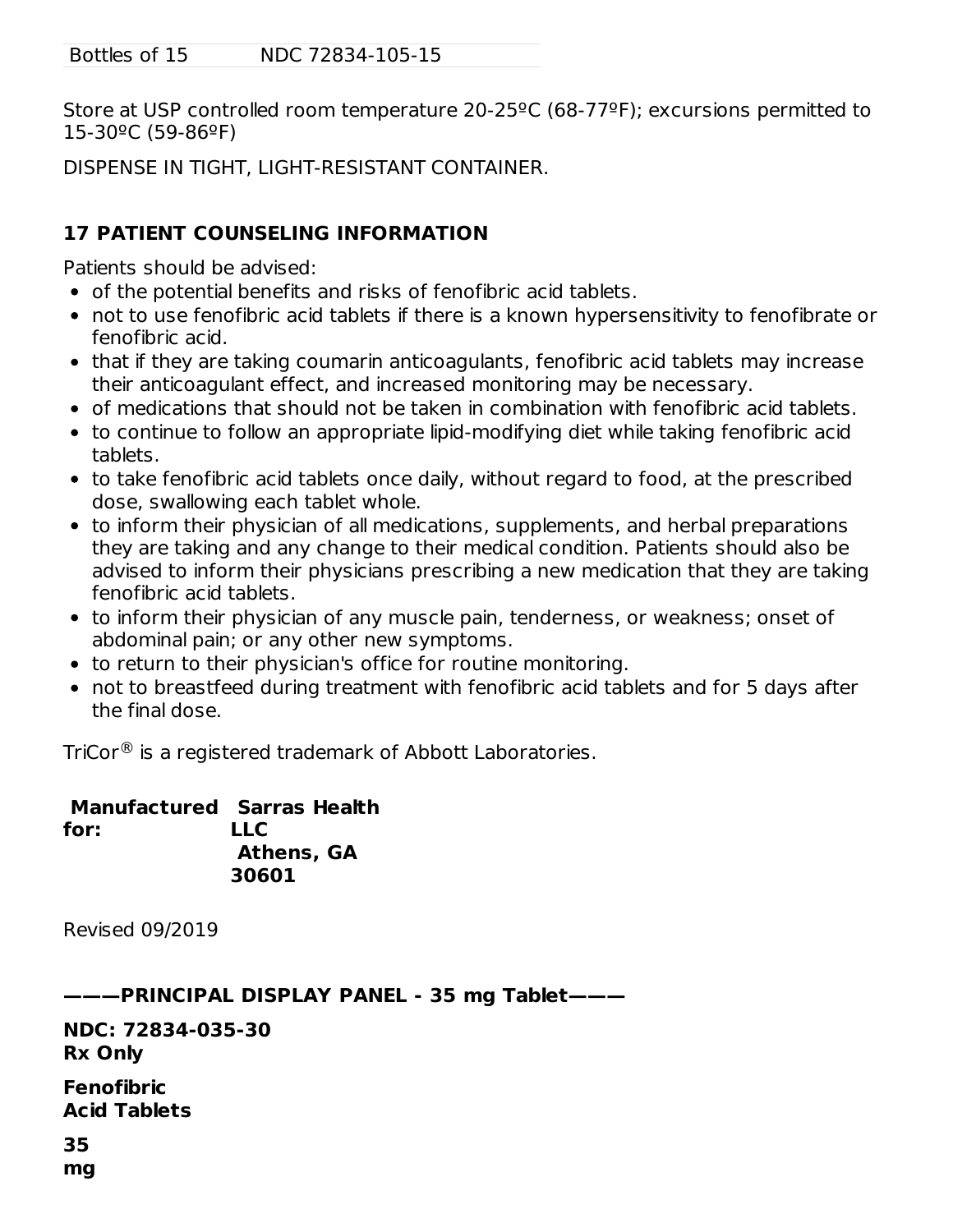#### **30 tablets**

#### **sarras+health**

#### **Rev 06/19**

**Each Tablet Contains:** Fenofibric Acid..........35 mg

**USAGE DOSAGE:** Read package outsert for full prescribing information.

Store at 20° to 25°C (68° to 77°F). [See USP Controlled Room Temperature]

**DISPENSE IN TIGHT, LIGHT-RESISTANT CONTAINER.** 

Tablet debossed: AR 787

Distributed by: **Sarras Health, LLC** Athens, GA 30601



NDC: 72834-035-30



sarras<sup>t</sup>health

Rev 06/19



## **———PRINCIPAL DISPLAY PANEL - 105 mg Tablet———**

**NDC: 72834-105-15 Rx Only**

**Fenofibric Acid Tablets**

**105 mg**

#### **15 tablets**

**sarras+health**

**Rev 06/19**

**Each Tablet Contains:** Fenofibric Acid..........105 mg

**USAGE DOSAGE:** Read package outsert for full prescribing information.

Store at 20° to 25°C (68° to 77°F). [See USP Controlled Room Temperature]

**DISPENSE IN TIGHT, LIGHT-RESISTANT CONTAINER.** 

Tablet debossed: AR 788

Distributed by: **Sarras Health, LLC** Athens, GA 30601









Rev 06/19



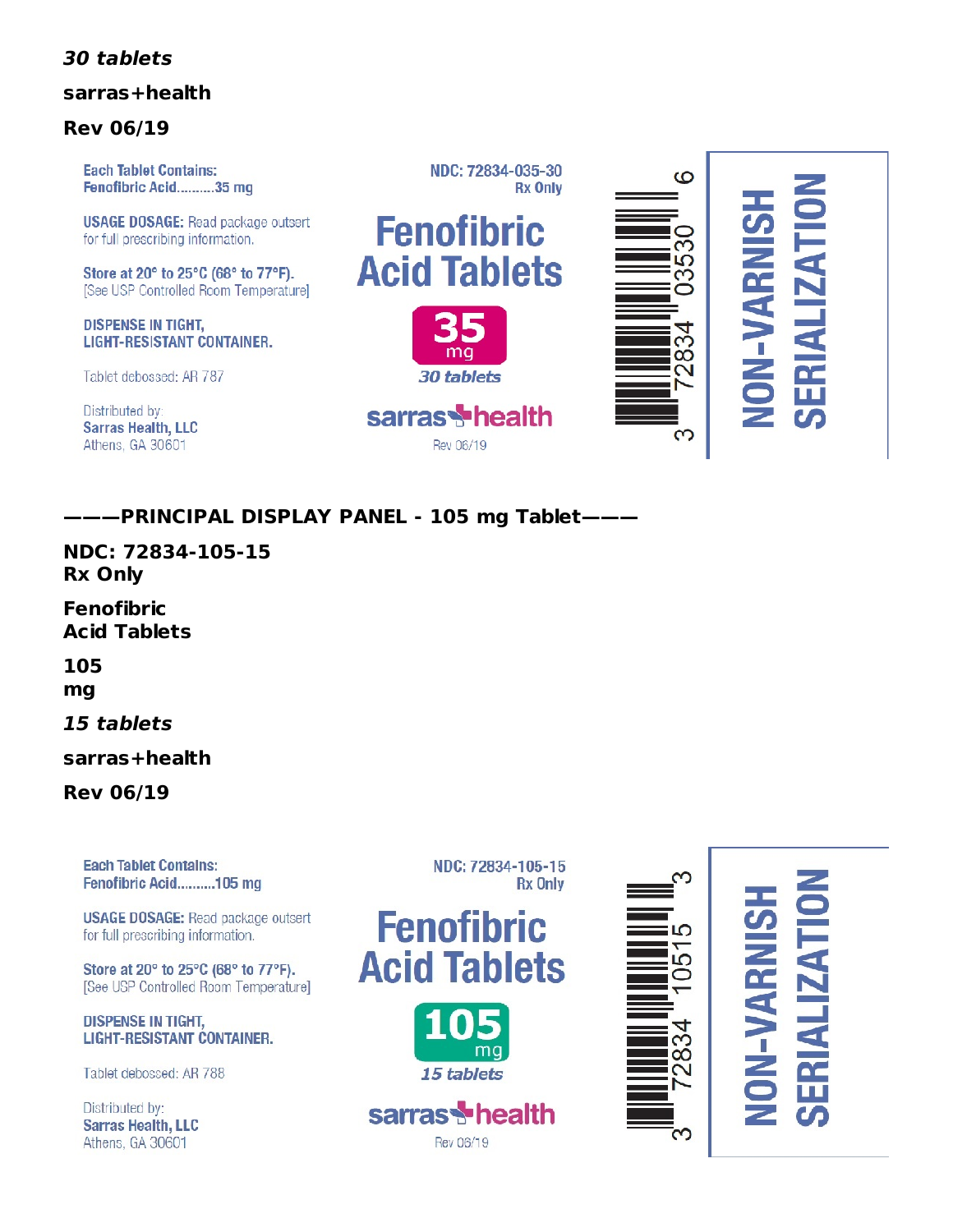# **FENOFIBRIC ACID**

fenofibric acid tablet

|   | fenofibric acid tablet                 |                            |                                                                         |                     |            |                                             |                 |                                     |  |  |
|---|----------------------------------------|----------------------------|-------------------------------------------------------------------------|---------------------|------------|---------------------------------------------|-----------------|-------------------------------------|--|--|
|   |                                        |                            |                                                                         |                     |            |                                             |                 |                                     |  |  |
|   | <b>Product Information</b>             |                            |                                                                         |                     |            |                                             |                 |                                     |  |  |
|   | <b>Product Type</b>                    |                            | HUMAN PRESCRIPTION DRUG                                                 |                     |            | <b>Item Code (Source)</b>                   |                 | NDC: 72834-035                      |  |  |
|   | <b>Route of Administration</b>         |                            | ORAL                                                                    |                     |            |                                             |                 |                                     |  |  |
|   |                                        |                            |                                                                         |                     |            |                                             |                 |                                     |  |  |
|   |                                        |                            |                                                                         |                     |            |                                             |                 |                                     |  |  |
|   | <b>Active Ingredient/Active Moiety</b> |                            |                                                                         |                     |            |                                             |                 |                                     |  |  |
|   |                                        |                            | <b>Ingredient Name</b>                                                  |                     |            | <b>Basis of Strength</b><br>Fenofibric Acid |                 | <b>Strength</b>                     |  |  |
|   |                                        |                            | Fenofibric Acid (UNII: BGF9MN2HU1) (Fenofibric Acid - UNII: BGF9MN2HU1) |                     |            |                                             |                 | 35 mg                               |  |  |
|   |                                        |                            |                                                                         |                     |            |                                             |                 |                                     |  |  |
|   | <b>Inactive Ingredients</b>            |                            |                                                                         |                     |            |                                             |                 |                                     |  |  |
|   |                                        |                            | <b>Ingredient Name</b>                                                  |                     |            |                                             |                 | <b>Strength</b>                     |  |  |
|   | Copovidone K25-31 (UNII: D9C330MD8B)   |                            |                                                                         |                     |            |                                             |                 |                                     |  |  |
|   | crospovidone (UNII: 2S7830E561)        |                            |                                                                         |                     |            |                                             |                 |                                     |  |  |
|   | magnesium stearate (UNII: 70097M6I30)  |                            |                                                                         |                     |            |                                             |                 |                                     |  |  |
|   |                                        |                            | cellulose, microcrystalline (UNII: OP1R32D61U)                          |                     |            |                                             |                 |                                     |  |  |
|   |                                        |                            |                                                                         |                     |            |                                             |                 |                                     |  |  |
|   | <b>Product Characteristics</b>         |                            |                                                                         |                     |            |                                             |                 |                                     |  |  |
|   | Color                                  |                            | <b>WHITE</b>                                                            | <b>Score</b>        |            |                                             | no score        |                                     |  |  |
|   | <b>Shape</b>                           |                            | <b>ROUND</b>                                                            | <b>Size</b>         |            |                                             | 9 <sub>mm</sub> |                                     |  |  |
|   | Flavor                                 |                            |                                                                         | <b>Imprint Code</b> |            |                                             | AR; 787         |                                     |  |  |
|   | <b>Contains</b>                        |                            |                                                                         |                     |            |                                             |                 |                                     |  |  |
|   |                                        |                            |                                                                         |                     |            |                                             |                 |                                     |  |  |
|   |                                        |                            |                                                                         |                     |            |                                             |                 |                                     |  |  |
|   | <b>Packaging</b>                       |                            |                                                                         |                     |            |                                             |                 |                                     |  |  |
| # | <b>Item Code</b>                       |                            | <b>Package Description</b>                                              |                     |            | <b>Marketing Start</b><br><b>Date</b>       |                 | <b>Marketing End</b><br><b>Date</b> |  |  |
| 1 | NDC: 72834-<br>035-30                  | <b>Combination Product</b> | 30 in 1 BOTTLE, PLASTIC; Type 0: Not a                                  |                     | 06/27/2019 |                                             |                 |                                     |  |  |
|   |                                        |                            |                                                                         |                     |            |                                             |                 |                                     |  |  |
|   |                                        |                            |                                                                         |                     |            |                                             |                 |                                     |  |  |
|   | <b>Marketing Information</b>           |                            |                                                                         |                     |            |                                             |                 |                                     |  |  |
|   | <b>Marketing</b>                       |                            | <b>Application Number or Monograph</b>                                  |                     |            | <b>Marketing Start</b>                      |                 | <b>Marketing End</b>                |  |  |
|   | Category                               |                            | <b>Citation</b>                                                         |                     |            | <b>Date</b>                                 |                 | <b>Date</b>                         |  |  |
|   | NDA authorized<br>generic              | NDA022418                  |                                                                         |                     | 06/27/2019 |                                             |                 |                                     |  |  |
|   |                                        |                            |                                                                         |                     |            |                                             |                 |                                     |  |  |
|   |                                        |                            |                                                                         |                     |            |                                             |                 |                                     |  |  |

# **FENOFIBRIC ACID**

fenofibric acid tablet

#### **Product Information**